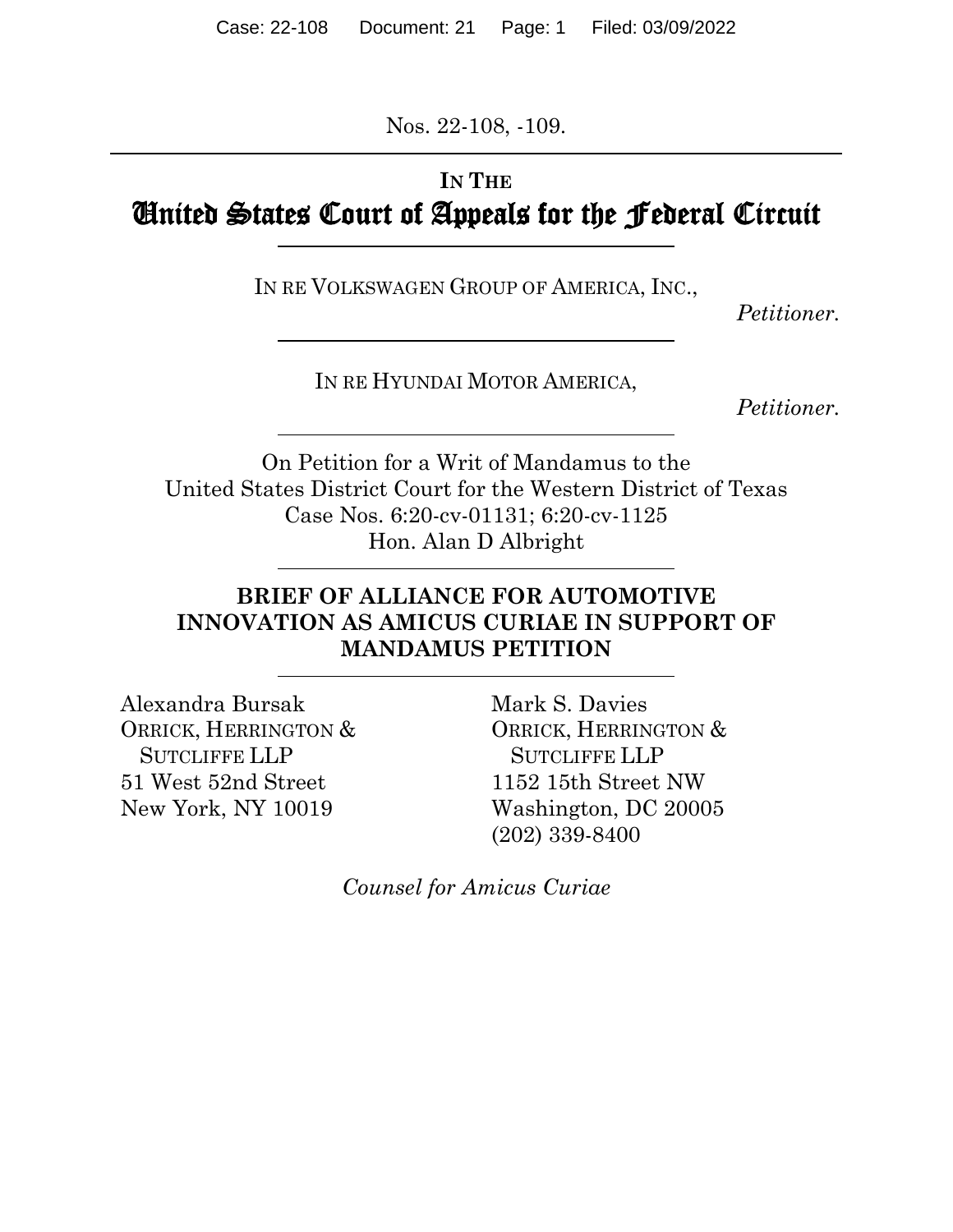FORM 9. Certificate of Intere

est **Form** Form 9 (p. 1) **July 2020** 

# UNITED STATES COURT O! **F APPEALS<br>ERCUIT** FOR THE FEDERAL CIRCUIT )<br>| STATES COURT OF APPEA<br>| R THE FEDERAL CIRCUIT

#### <u>CERTIFICATE OF INTEREST</u>

 $\textbf{Case Number } 22-108$ 

Short Case Caption In re Volkswagen Group of America, Inc.

Filing Party/Entity Amicus Curiae

**Instructions:** Complete each section of the form. In answering items 2 and 3, be  $\parallel$ specific as to which represented entities the answers apply; lack of specificity may result in non-compliance. Please enter only one item per box; attach additional pages as needed and check the relevant box.  $\,$  Counsel must  $\,$ immediately file an amended Certificate of Interest if information changes. Fed. Cir. R. 47.4(b).

I certify the following information and any attached sheets are accurate and complete to the best of my knowledge.

Date:  $\frac{11}{100}$  $\frac{202}{202}$  Signature:  $\frac{8}{100}$   $\frac{1}{100}$   $\frac{5}{100}$   $\frac{5}{100}$ 

Signature: /s/ Mark S. Davies

 $Name:$   $\frac{1 \times 25}{1000}$   $\frac{1 \times 25}{1000}$ Mark S. Davies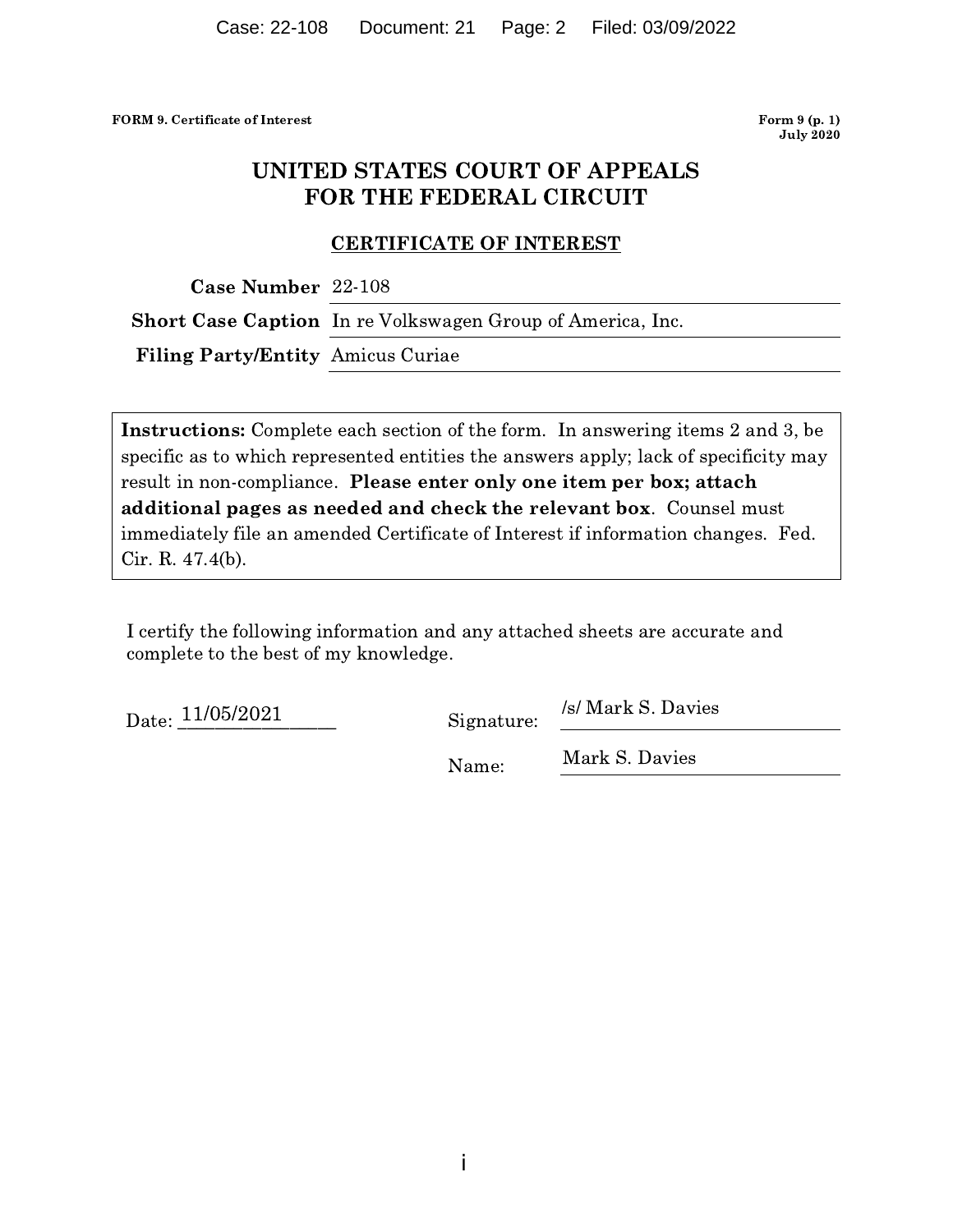#### FORM 9. Certificate of Interest

Form 9 (p. 2)<br>July 2020

| 1. Represented<br>Entities.<br>Fed. Cir. R. $47.4(a)(1)$ .                                       | 2. Real Party in<br>Interest.<br>Fed. Cir. R. $47.4(a)(2)$ .                                                                                               | 3. Parent Corporations<br>and Stockholders.<br>Fed. Cir. R. $47.4(a)(3)$ .                                                                                    |
|--------------------------------------------------------------------------------------------------|------------------------------------------------------------------------------------------------------------------------------------------------------------|---------------------------------------------------------------------------------------------------------------------------------------------------------------|
| Provide the full names of<br>all entities represented<br>by undersigned counsel in<br>this case. | Provide the full names of<br>all real parties in interest<br>for the entities. Do not<br>list the real parties if<br>they are the same as the<br>entities. | Provide the full names of<br>all parent corporations<br>for the entities and all<br>publicly held companies<br>that own 10% or more<br>stock in the entities. |
|                                                                                                  | $\triangleright$ None/Not Applicable                                                                                                                       | $\triangleright$ None/Not Applicable                                                                                                                          |
| Alliance for Automotive<br>Innovation                                                            |                                                                                                                                                            |                                                                                                                                                               |
|                                                                                                  |                                                                                                                                                            |                                                                                                                                                               |
|                                                                                                  |                                                                                                                                                            |                                                                                                                                                               |
|                                                                                                  |                                                                                                                                                            |                                                                                                                                                               |
|                                                                                                  |                                                                                                                                                            |                                                                                                                                                               |
|                                                                                                  |                                                                                                                                                            |                                                                                                                                                               |
|                                                                                                  |                                                                                                                                                            |                                                                                                                                                               |
|                                                                                                  |                                                                                                                                                            |                                                                                                                                                               |
|                                                                                                  |                                                                                                                                                            |                                                                                                                                                               |
|                                                                                                  |                                                                                                                                                            |                                                                                                                                                               |
|                                                                                                  |                                                                                                                                                            |                                                                                                                                                               |
|                                                                                                  |                                                                                                                                                            |                                                                                                                                                               |
|                                                                                                  | Additional pages attached                                                                                                                                  |                                                                                                                                                               |

Additional pages attached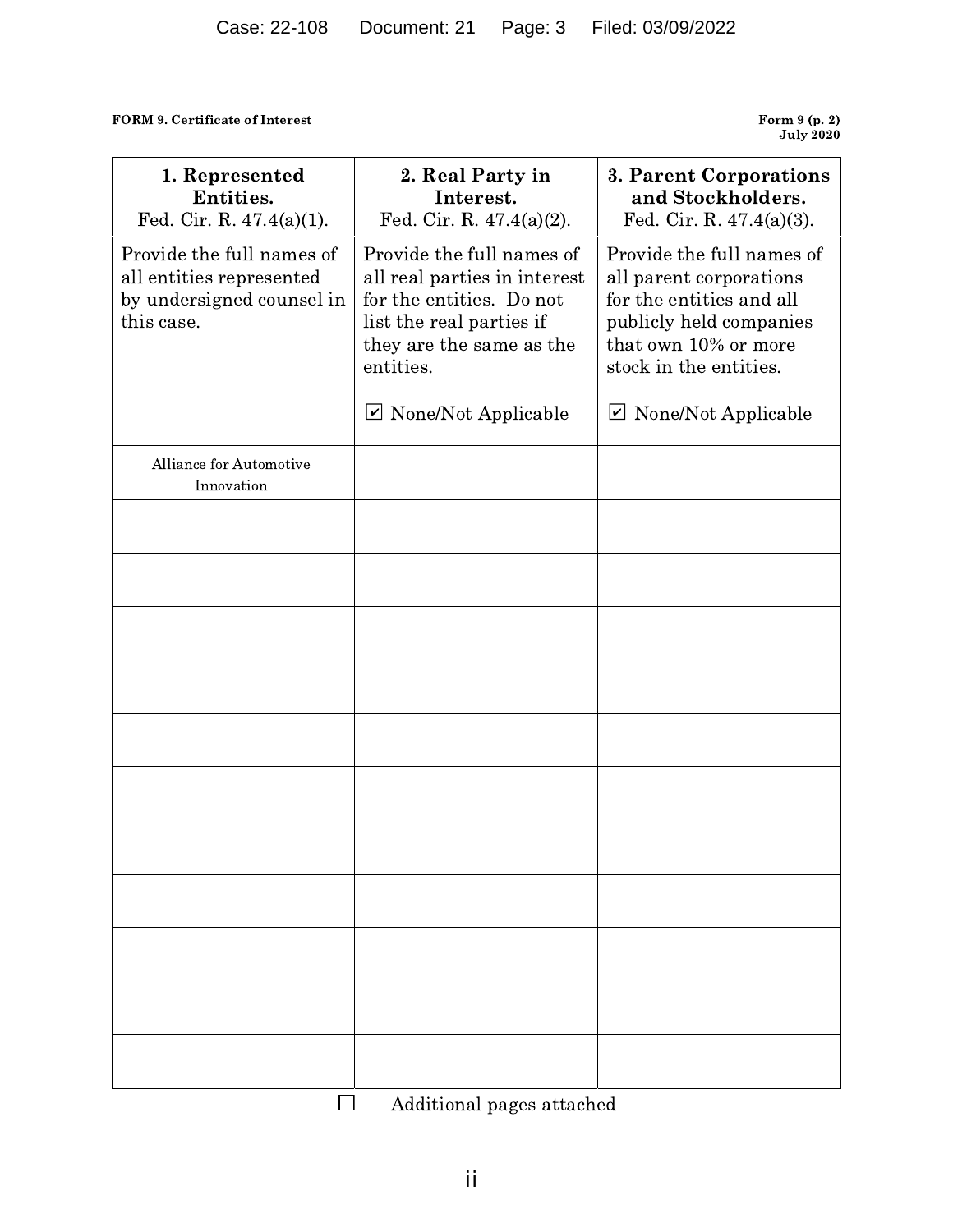FORM 9. Certificate of Intere

 $\Box$ 

est **Form** Form 9 (p. 3) **July 2020** 

4. Legal Repre  $\frac{F \text{orm 9 (p. 3)}}{\text{July 2020}}$ <br>  $\frac{F \text{orm 9 (p. 3)}}{\text{July 2020}}$ <br>  $\frac{F \text{orm 9 (p. 3)}}{\text{key 2020}}$ <br>  $\frac{F \text{orm 9 (p. 3)}}{\text{key 2020}}$  $\begin{array}{c} \text{July 2020}\ \textbf{4. Legal Representatives.} \end{array}$  List all law firms, partners, and associates that (a)<br>appeared for the entities in the originating court or agency or (b) are expected to<br>appear in this court for the entities. Do not in 4. Legal Representatives. List all law firms, partners, and associates that appeared for the entities in the originating court or agency or (b) are expecte appear in this court for the entities. Do not include those who h appeared for the entities in the originating court or agency or (b) are expected to appear in this court for the entities. Do not include those who have already entered an appearance in this court. Fed. Cir. R.  $47.4(a)(4)$ appear in this court for the entities. Do not include those who have already

| $\sqrt{2}$ | None/Not Applicable | Additional pages attached<br>$\mathbf{I}$ |  |  |
|------------|---------------------|-------------------------------------------|--|--|
|            |                     |                                           |  |  |
|            |                     |                                           |  |  |
|            |                     |                                           |  |  |
|            |                     |                                           |  |  |

**5. Related Cases.** Provide the case titles and numbers of any case known to be pending in this court or any other court or agency that will directly affect or be directly affected by this court's decision in the pending appeal. Do not include the 3. Netated Cases. Provide the case titles and numbers of any case known to be<br>pending in this court or any other court or agency that will directly affect or be<br>directly affected by this court's decision in the pending ap  $R.47.5(b).$ Example 1 at ing case number(s) for this case. Fed. Cir. R. 47.4(a)(5). See also  $(6b)$ .<br>None/Not Applicable  $\Box$  Additional pages attached

| THUILLING TIPPILLANIC                                                   |                                                                                   | Traditional pages attacned                               |
|-------------------------------------------------------------------------|-----------------------------------------------------------------------------------|----------------------------------------------------------|
| In Re Volkswagen Group of America,<br>Inc., No. 21-149 (Fed. Cir. 2021) | StratosAudio, Inc. v. Hyundai Motor America,<br>No. 6:20-CV-01125-ADA (W.D. Tex.) | In re Hyundai Motor America, No.<br>$22-109$ (Fed. Cir.) |
|                                                                         |                                                                                   |                                                          |
|                                                                         |                                                                                   |                                                          |

6. Organizational Victims and Bankru  $[{\it (a)}] \centering \label{thm:2}$  <br>  $[{\it (a)}] \centering \centering \centering \centering \centering \centering \centering \centering \label{thm:2}$ 6. Organizational Victims and Bankruptcy Cases. Provide any information<br>required under Fed. R. App. P. 26.1(b) (organizational victims in criminal cases)<br>and 26.1(c) (bankruptcy case debtors and trustees). Fed. Cir. R. 47 **6. Organizational Victims and Bankruptcy Cases**. Provide any informa<br>required under Fed. R. App. P. 26.1(b) (organizational victims in criminal ca<br>and 26.1(c) (bankruptcy case debtors and trustees). Fed. Cir. R. 47.4(a)(6 required under Fed. R. App. P. 26.1(b) (organizational victims in criminal cases) and 26.1(c) (bankruptcy case debtors and trustees). Fed. Cir. R.  $47.4(a)(6)$ .

| $\vert\bm{\mathsf{v}}\vert$ | None/Not Applicable | $\mathbf{1}$ | Additional pages attached |  |
|-----------------------------|---------------------|--------------|---------------------------|--|
|                             |                     |              |                           |  |
|                             |                     |              |                           |  |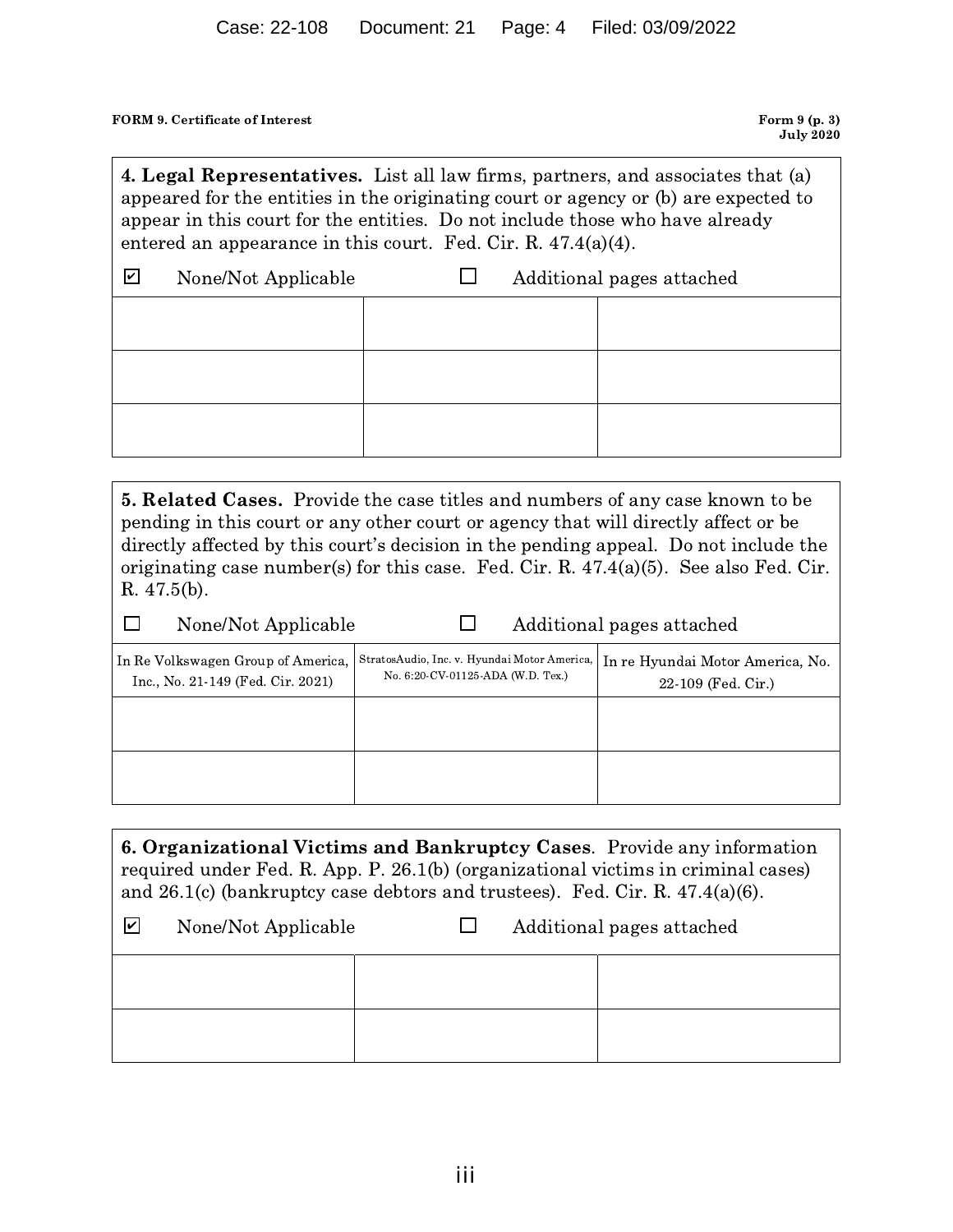# **TABLE OF CONTENTS**

# **Page**

| I. |           | The District Court's Venue Holding Is Based On A<br>Fundamental Misunderstanding Of The Relationship<br>Between Auto Manufacturers And Independent |
|----|-----------|----------------------------------------------------------------------------------------------------------------------------------------------------|
|    | A.        | Manufacturers and independent franchise<br>dealers are functionally and legally distinct                                                           |
|    | <b>B.</b> | Independent franchise dealerships are not<br>regular and established business places of                                                            |
| Η. |           | Mandamus Is Necessary To Preserve The Narrow                                                                                                       |
|    |           | 21                                                                                                                                                 |
|    |           | <b>CERTIFICATE OF COMPLIANCE</b>                                                                                                                   |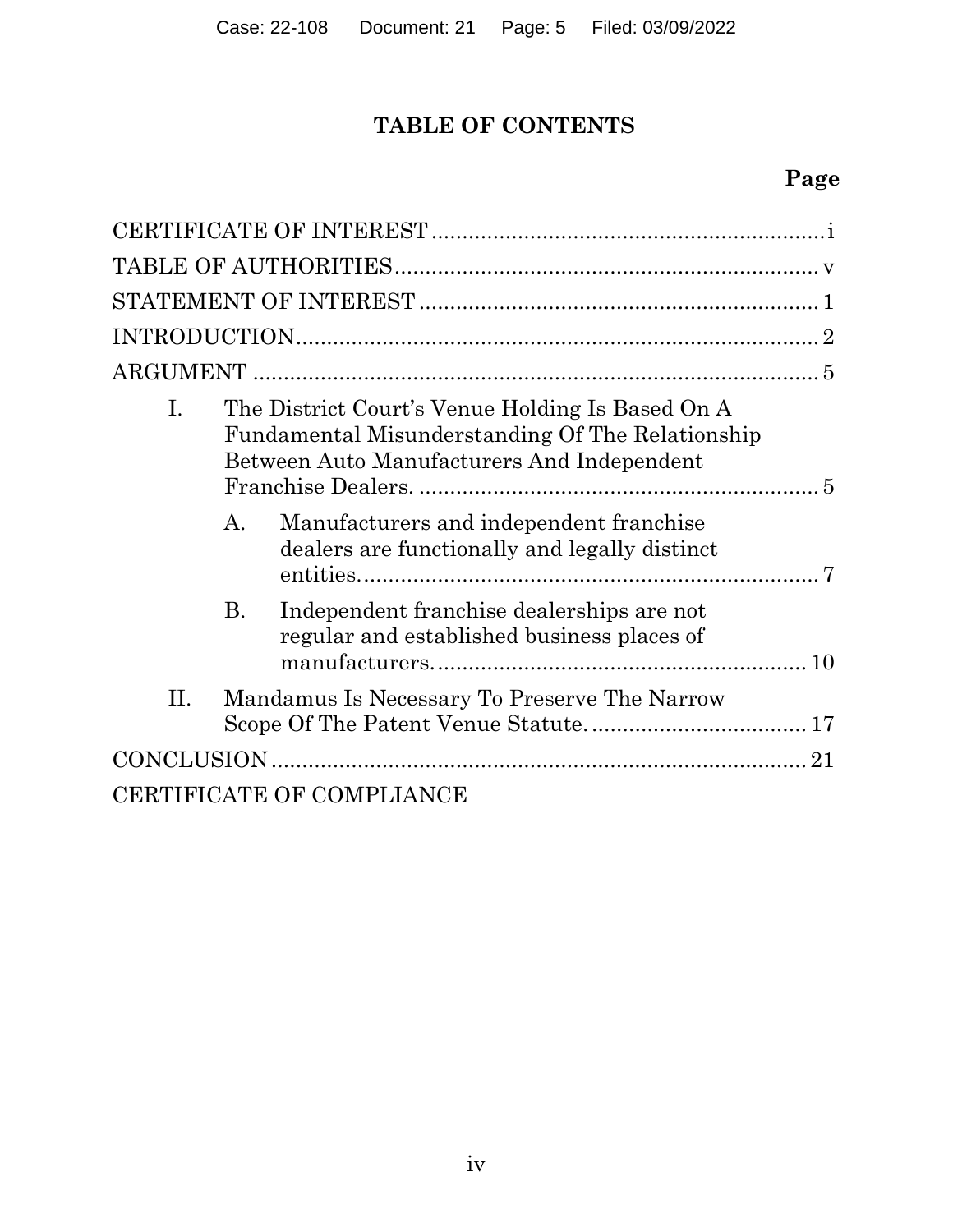## **TABLE OF AUTHORITIES**

# **Page(s)**

## **Cases**

| Andra Group, LP v. Victoria's Secret Stores, LLC,                                                            |
|--------------------------------------------------------------------------------------------------------------|
| In re BigCommerce, Inc.,                                                                                     |
| Blitzsafe Texas, LLC v. Bayerische Motoren Werke AG,<br>No. 17-cv-00418, 2018 WL 4849345 (E.D. Tex. Sept. 6, |
| Bushendorf v. Freightliner Corp.,                                                                            |
| In re Cray Inc.,<br>871 F.3d 1355 (Fed. Cir. 2017) 3, 4, 10, 12, 13, 17, 18                                  |
| In re Google,<br>949 F.3d 1338 (Fed. Cir. 2020) 2, 3, 5, 6, 15, 17, 18, 19, 20                               |
| Omega Patents, LLC v. Bayerische Motoren Weke AG,                                                            |
| Schnell v. Peter Eckrich & Sons, Inc.,                                                                       |
| TC Heartland LLC v. Kraft Foods Group Brands LLC,                                                            |
| United States v. Bestfoods,                                                                                  |
| W. View Rsch., LLC v. BMW of N.A., LLC,                                                                      |
| In re $ZTE$ (USA) Inc.,                                                                                      |
|                                                                                                              |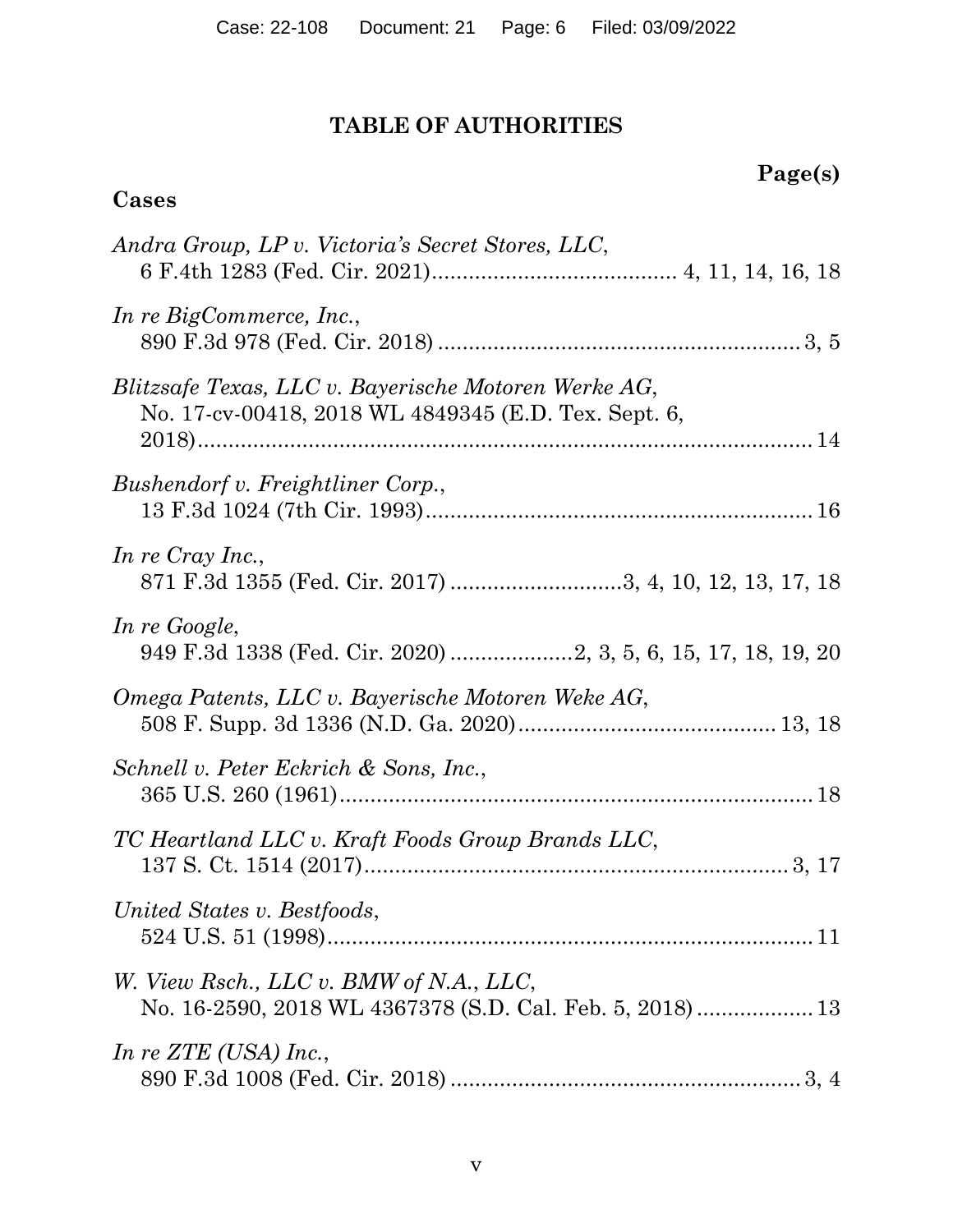### **Statutes & Rules**

### **Other Authorities**

NADA Data, National Automobile Dealers Association, https://www.nada.org/nadadata/ (last visited Nov. 3, 2021).............. 18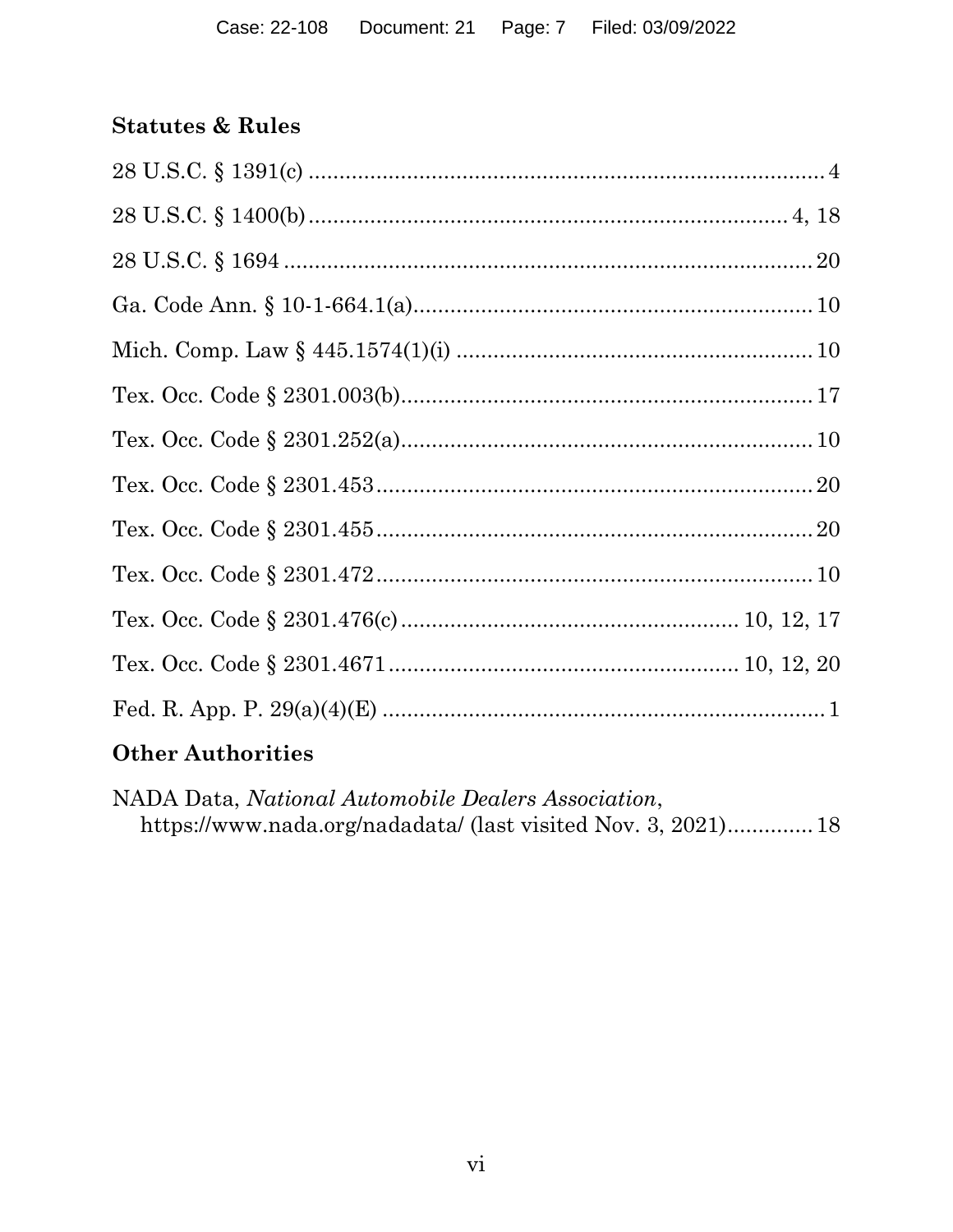#### **STATEMENT OF INTEREST1**

Alliance for Automotive Innovation (Auto Innovators) is the principal advocacy group and trade association for the auto industry. Its members include auto manufacturers who together produce nearly 99 percent of the cars and light trucks sold in the United States. Those vehicles are sold in independent franchise dealerships throughout the country, including in many venues where amicus's manufacturer members have no regular and established place of business. Amicus and its members have a strong interest in rules that tailor venue to the manufacturer's place of business—the place alleged infringements would occur—as Congress provided for in the Patent Act. The approach adopted by the district court in the related decisions below undermines that vital interest.2

<sup>&</sup>lt;sup>1</sup> Pursuant to Fed. R. App. P.  $29(a)(4)(E)$ , amicus states that no party's counsel authored this brief in whole or in part. No party, party's counsel, or any person other than amicus and its members or its counsel contributed money intended to fund preparing or submitting this brief.

<sup>2</sup> Amicus is filing this brief in the related cases *In re Volkswagen Group of America*, No. 22-108, and *In re Hyundai Motor America*, No. 22-109.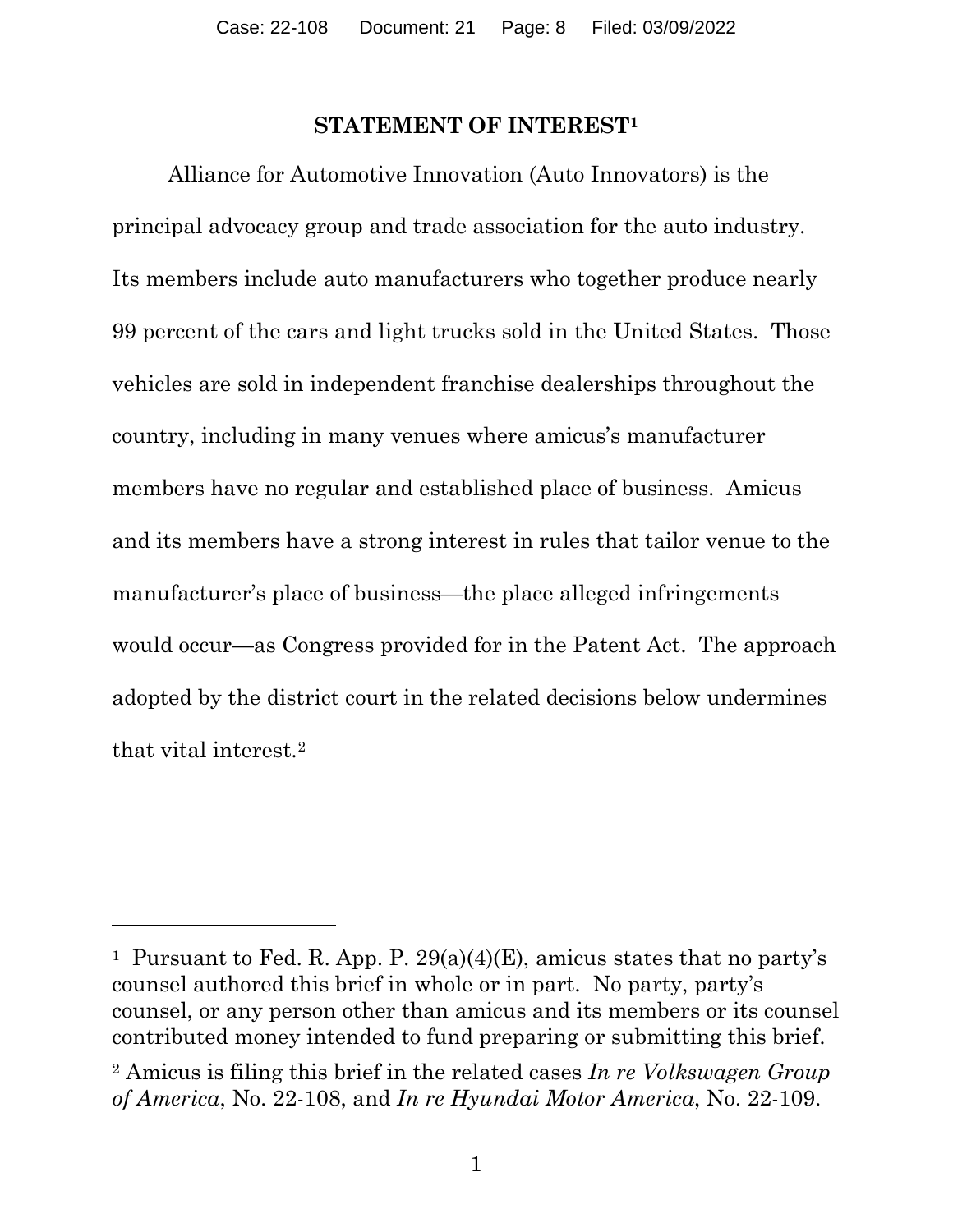#### **INTRODUCTION**

Most of the cars on the road today are produced by a few dozen auto manufacturers. Those cars are sold to consumers throughout the United States in large part by independent franchise dealers. The work of manufacturers and dealers is complementary: Manufacturers make the cars; dealers buy and then sell them. But manufacturers and dealers are entirely separate entities. Each has their own corporate form and area of business.

Yet in an ongoing series of venue disputes in infringement actions against auto manufacturers, the U.S. District Court for the Western District of Texas has stretched the Patent Act's venue provision to subject manufacturers to suit in any district where an independently owned franchise dealer sells cars.3 That result is untenable: Dealerships number well over 16,000. While "the Supreme Court has cautioned against a broad reading of the [patent] venue statute," *In re* 

<sup>&</sup>lt;sup>3</sup> This brief uses "manufacturer" as shorthand to refer to auto manufacturers, distributors, and importers.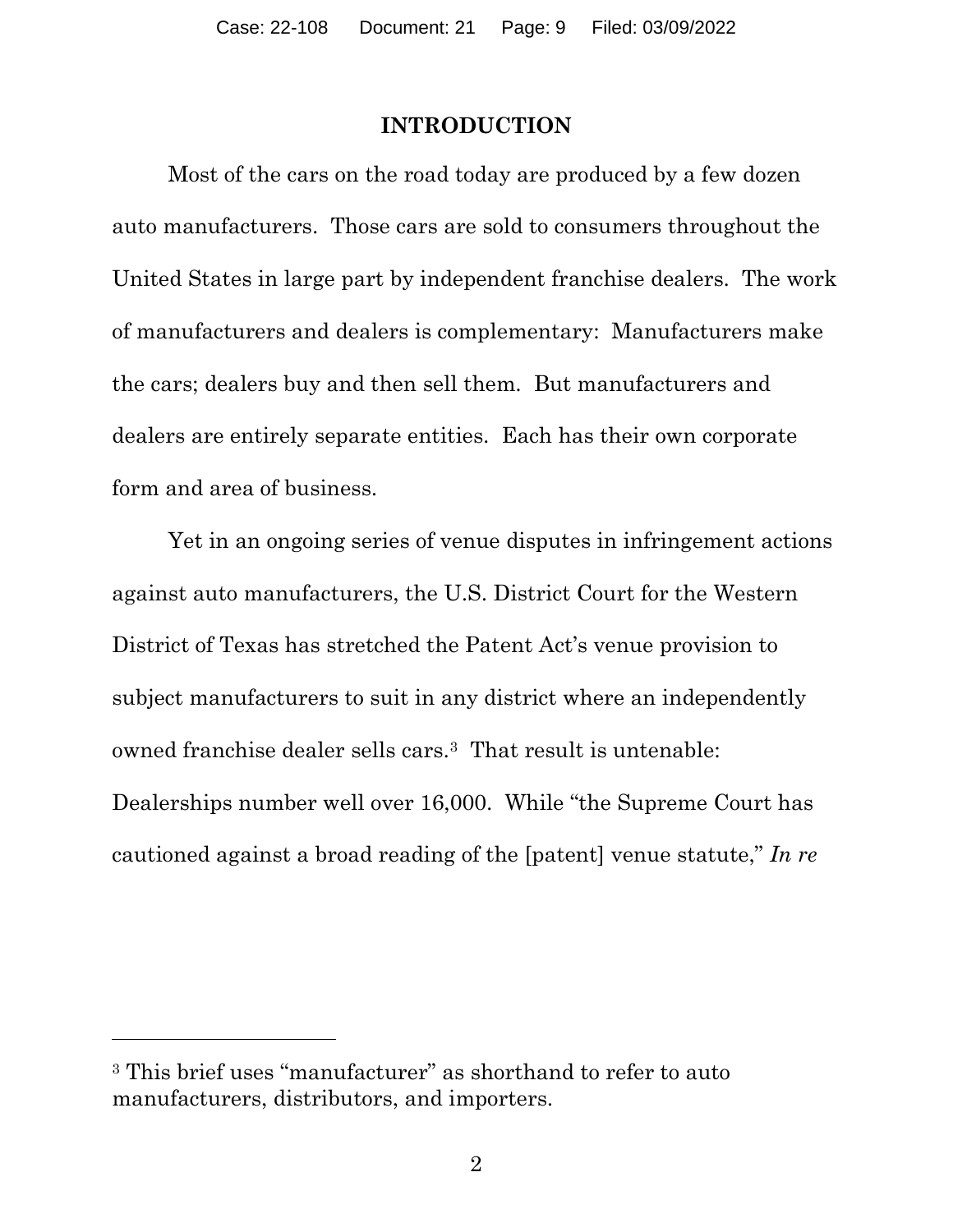*Google*, 949 F.3d 1338, 1346 (Fed. Cir. 2020), the district court's logic renders venue virtually limitless.

Mandamus is necessary to correct the court's clear error and prevent widespread harm in the auto industry. A writ issues only where (1) the petitioner has no "other adequate means to attain ... relief," (2) the right to mandamus is "clear and indisputable," and (3) the court is "satisfied that the writ is appropriate under the circumstances." *Id.* at 1341 (quotation marks omitted). As this Court recently explained, those requirements "are satisfied" when the district court's decision raises "basic," "undecided," and "recurring" legal questions. *Id.* (quotation marks omitted). Questions concerning patent venue in the wake of *TC Heartland LLC v. Kraft Foods Group Brands LLC*, 137 S. Ct. 1514 (2017), have repeatedly met that bar. *See Google*, 949 F.3d at 1341; *In re BigCommerce, Inc.*, 890 F.3d 978, 981 (Fed. Cir. 2018); *In re ZTE (USA) Inc.*, 890 F.3d 1008, 1011 (Fed. Cir. 2018); *In re Cray Inc.*, 871 F.3d 1355, 1358-59 (Fed. Cir. 2017).

Mandamus is warranted here. These petitions present the question whether venue is proper when a manufacturer is sued for patent infringement in a district where it has no business of its own,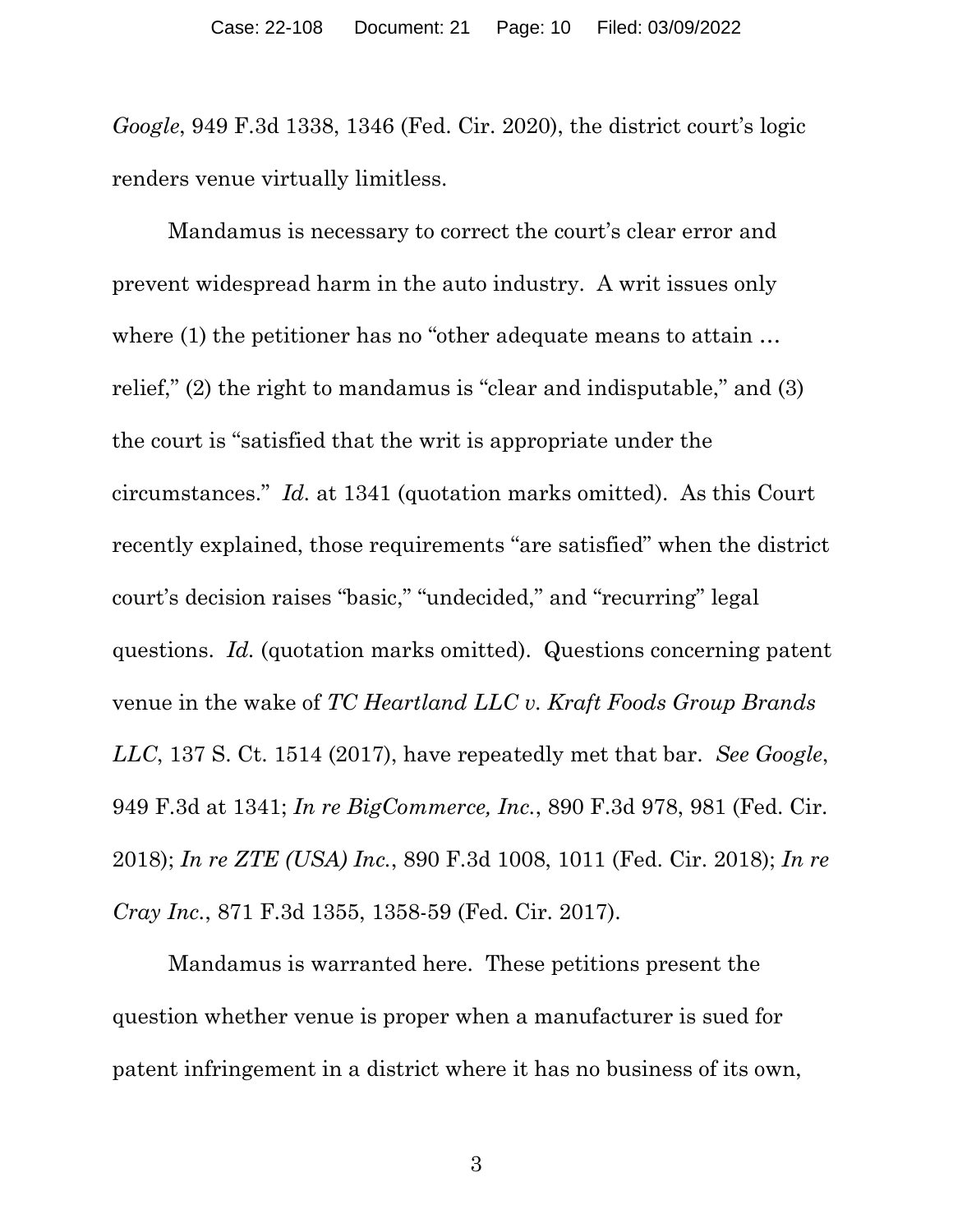but an independently owned franchise dealership can be found. The answer should be no. In general civil litigation, venue is proper anywhere a defendant has "the minimum contacts necessary for establishing personal jurisdiction or for satisfying the doing business standard of the general venue provision, 28 U.S.C. § 1391(c)." *Cray*, 871 F.3d at 1361 (quotation marks omitted). But the patent venue statute is deliberately narrower: Because Congress sought to limit patent venue to districts where the defendant is principally infringing, venue is proper only "where the defendant … has a regular and established place of business," 28 U.S.C. § 1400(b). *Cray*, 871 F.3d at 1361-62. The manufacturer defendants have no factories or corporate offices in the Western District of Texas. The only "place[s] of business" the district court relied on to find venue proper are independent franchise dealerships. That holding mistakes the reality of the automotive economy; disregards the law on what it means for a "regular and established" place of business to belong to "the defendant," *Andra Group, LP v. Victoria's Secret Stores, LLC*, 6 F.4th 1283, 1290 (Fed. Cir. 2021); and undoes the "intentional narrowness" of patent venue in doing so, *ZTE*, 890 F.3d at 1014.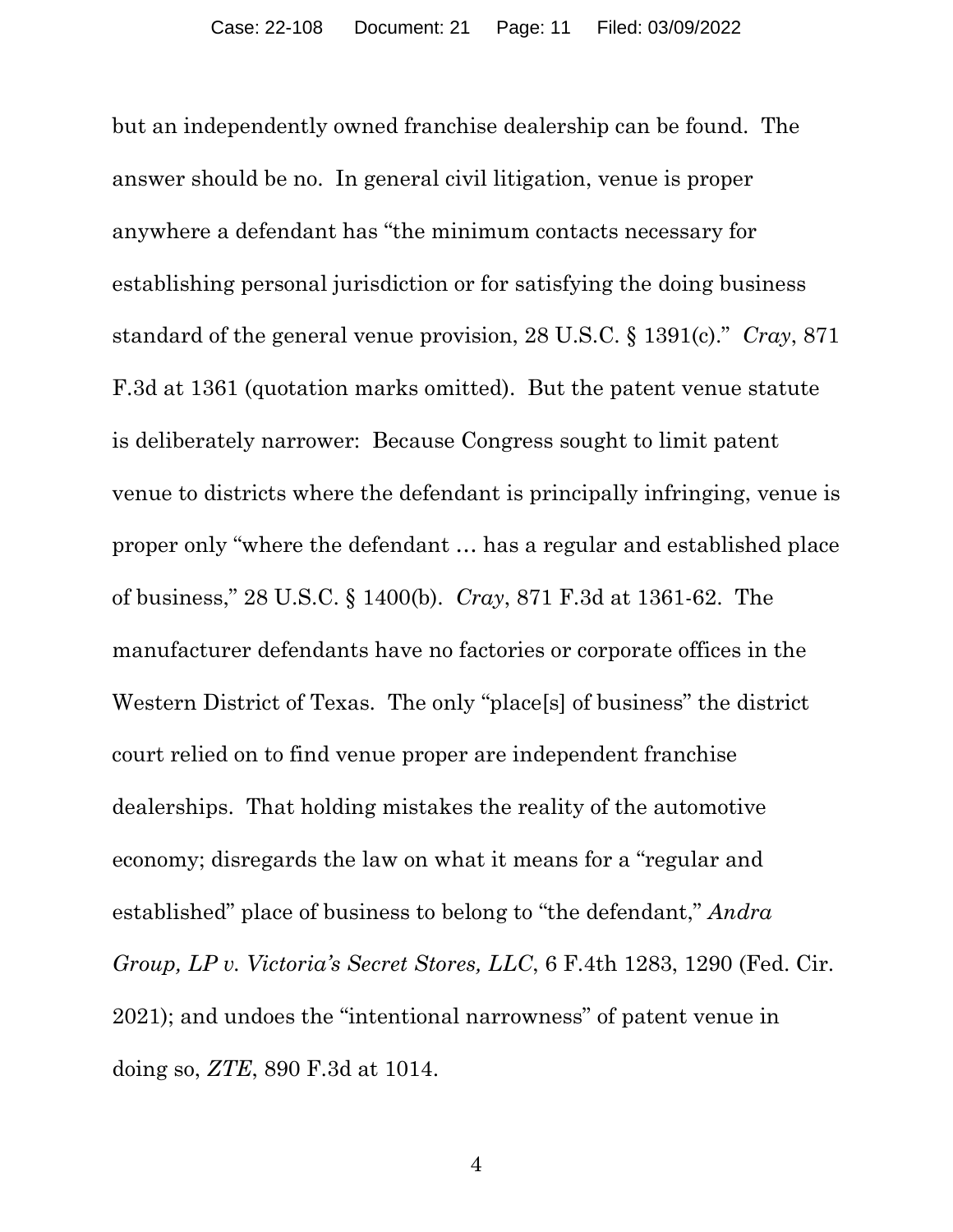The venue question raised by these petitions is a "basic" one, as this Court has recognized, *see, e.g.*, *Google*, 949 F.3d at 1341-43, and the district court has twice erred in answering it. There can be no doubt the situation "will inevitably be repeated," *BigCommerce*, 890 F.3d at 981—two petitions raise the same question here, seven substantially similar patent venue challenges are pending in district court right now, *see* Volkswagen Pet. at 2 n.2, and three additional manufacturers have been sued in the Western District of Texas by the plaintiffs in these related cases, *see* Hyundai Pet. 8. The stakes are high. The decisions below expose manufacturers to suit almost anywhere in the United States. Review of this issue cannot wait. *See Google*, 949 F.3d at 1342- 43 (recognizing preservation of patent venue issues through the regular appellate process is "unlikely" and expense to the parties "substantial").

#### **ARGUMENT**

### **I. The District Court's Venue Holding Is Based On A Fundamental Misunderstanding Of The Relationship Between Auto Manufacturers And Independent Franchise Dealers.**

Under this Court's decisions in *Cray* and *Google*, "there are three general requirements to establishing that the defendant has a regular and established place of business" that make venue proper: First,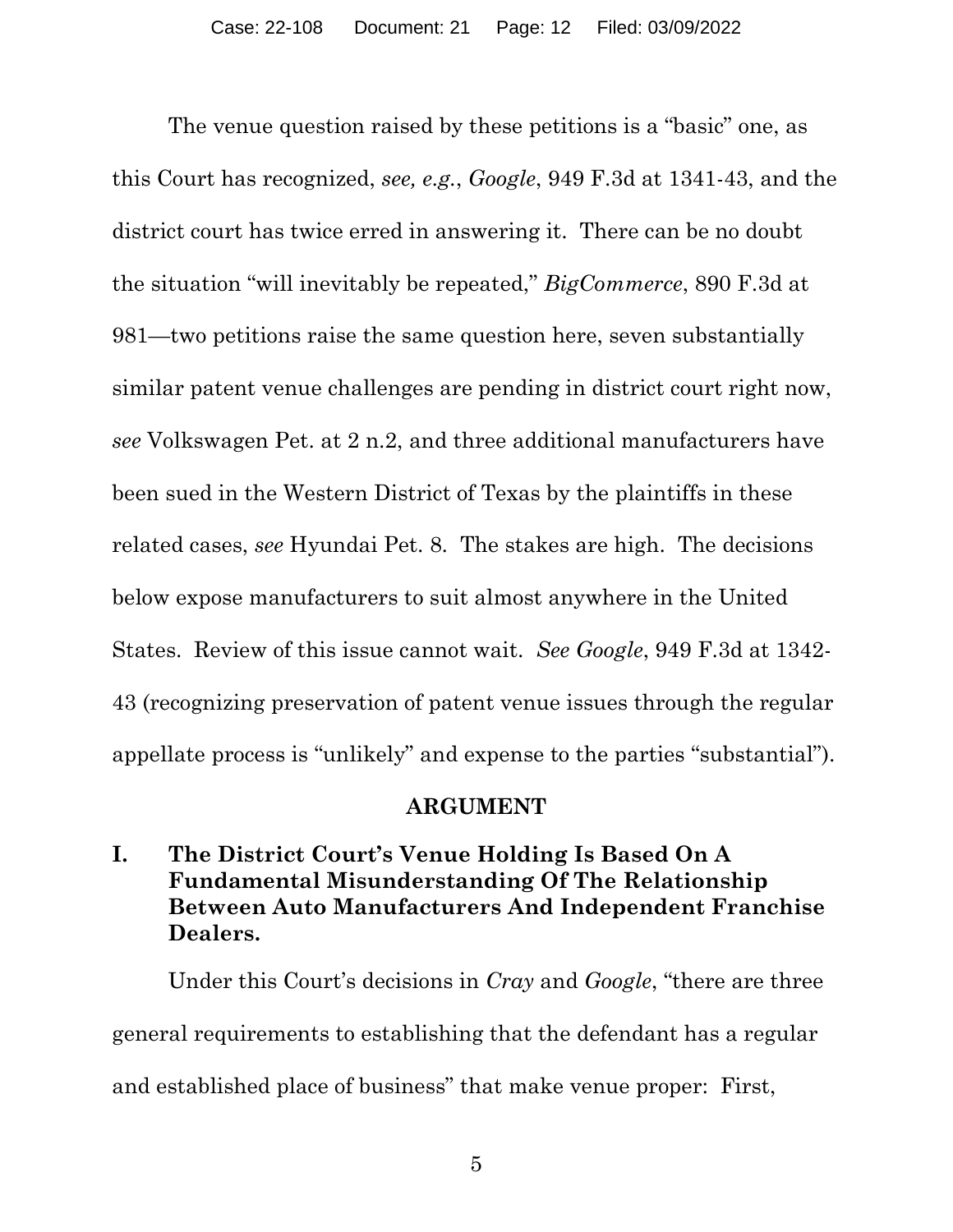"there must be a physical place in the district." *Google*, 949 F.3d at 1343 (quotation marks omitted). Second, that place must "be a regular and established place of business," with the defendant's "employee or agent regularly conducting its business" at that place. *Id.* at 1343, 1347 (quotation marks omitted). And third, "it must be the place of the defendant." *Id.* at 1343 (quotation marks omitted).

In the related decisions below, there is no dispute that the manufacturer defendants had no offices, factories, or other business places of their own in the district. The district court determined venue was proper under the second and third requirements based solely on the physical presence of local dealerships.4 But an independent franchise dealership is not a manufacturer's regular and established place of business: That is not how the automobile economy works, § I.A, nor is it consistent with governing law, § II.B.

<sup>4</sup> While the district court conducted its agency analysis as an independent fourth requirement for venue, this Court in *Google*  explained that agency arises under the second *Cray* factor. 949 F.3d at 1345.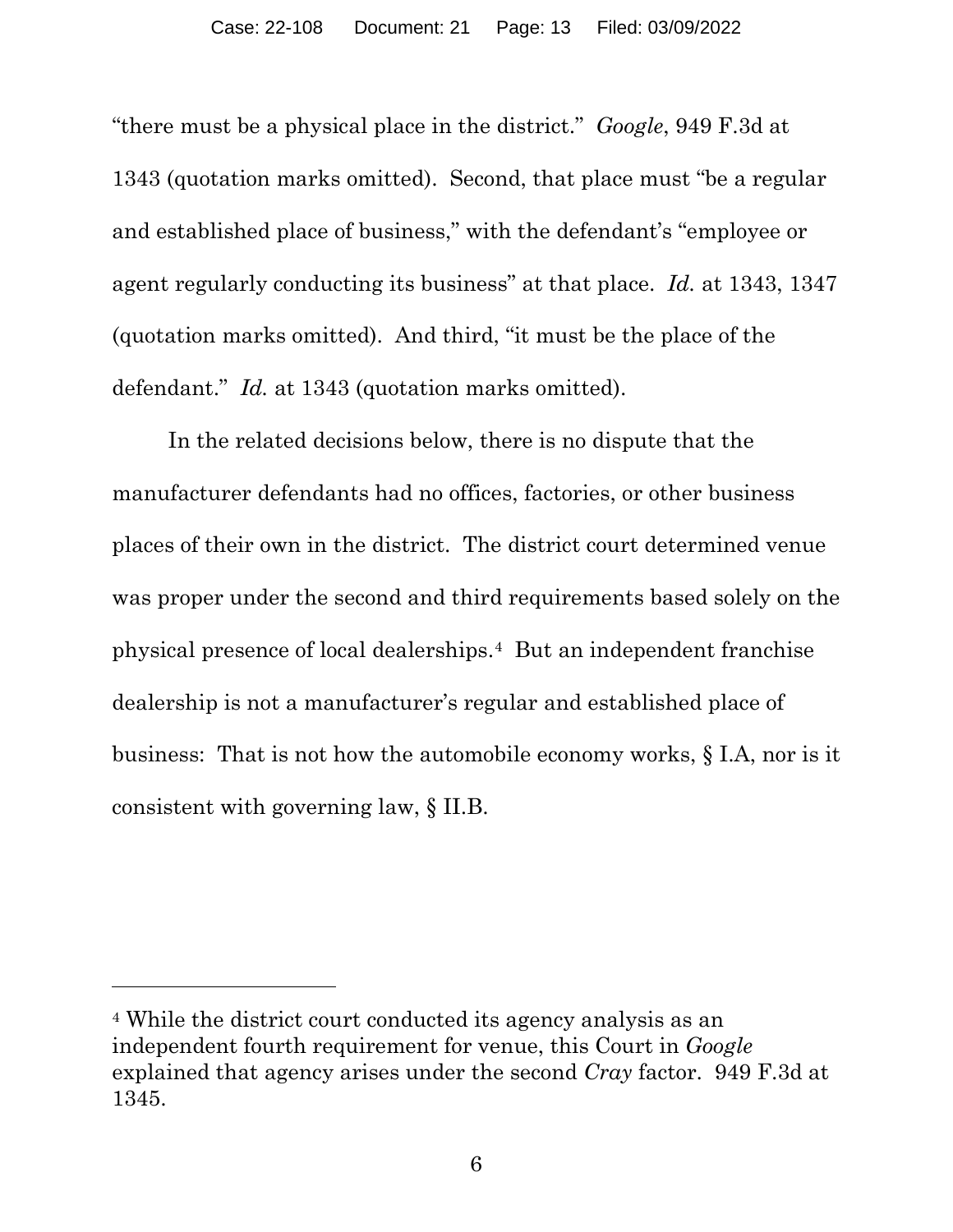### **A. Manufacturers and independent franchise dealers are functionally and legally distinct entities.**

Two key players get a vehicle from raw material to the car parked outside: manufacturers and dealers.

Manufacturers—international companies like Volkswagen, Hyundai, and amicus's other members—design and build cars and parts. They sell those cars and parts to a particular kind of customer: dealers. A consumer who showed up to a manufacturer's place of business and asked to buy a car would be flat out of luck. All they would see are office buildings or factories.

Dealers—think "Hewlett Volkswagen" or "Greg May Hyundai," running commercials during the local news—sell cars to consumers. As those ads often tout, dealerships tend to be independently owned. Manufacturers generally do not own or lease dealership locations.<sup>5</sup> Instead, individuals who want to become dealers negotiate arms-length agreements with manufacturers to set up a dealership, buying a manufacturer's products to stock. Dealers, in other words, are

<sup>5</sup> The limited circumstances in which some state laws allow manufacturers to sell directly to consumers are not implicated by either Petition.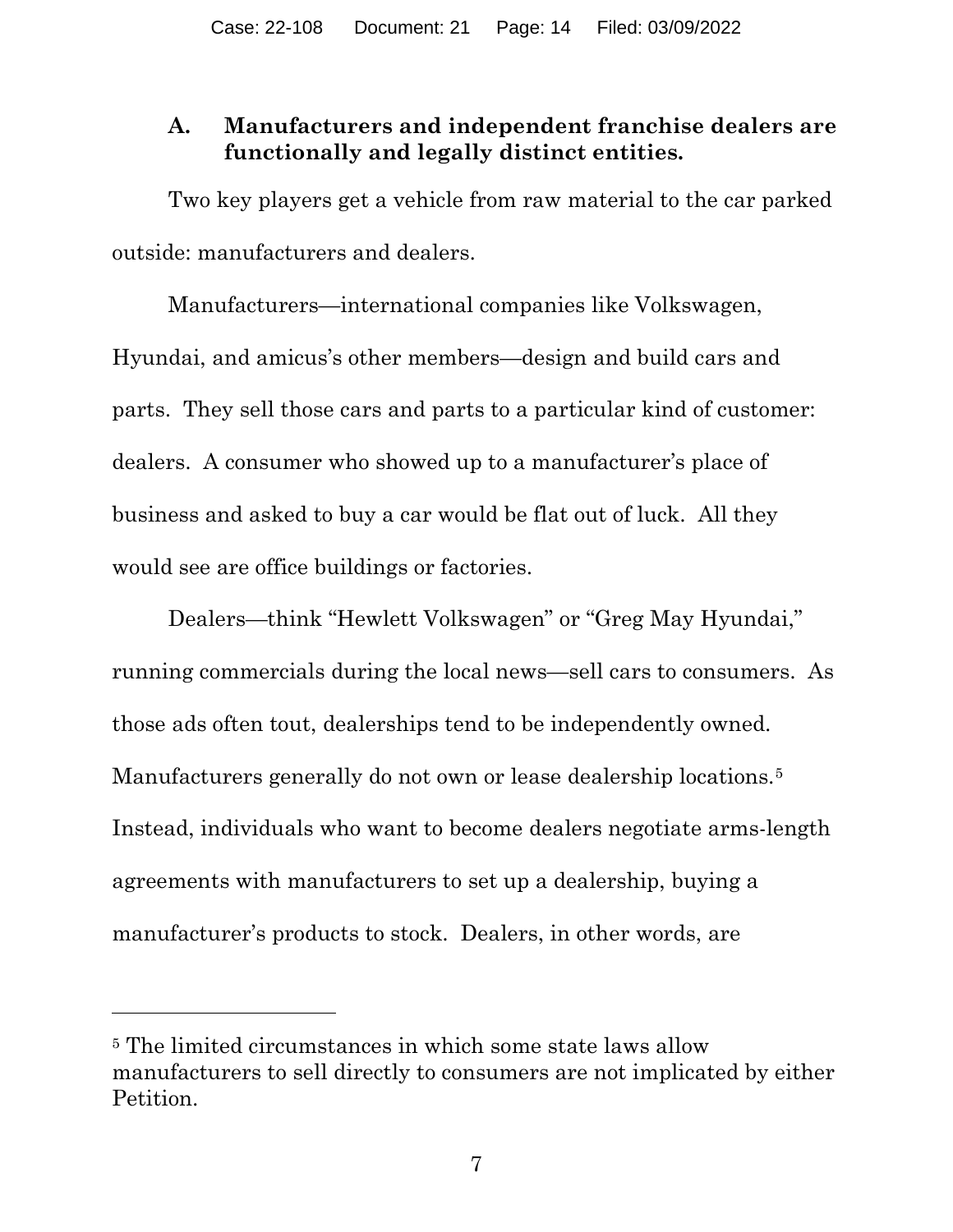manufacturers' customers, not their employees. And dealers conduct their sales business autonomously. They own the cars that they sell, and they sell those cars without approval from the manufacturer. *See, e.g.*, Hyundai Appx133. Similarly, dealers perform all the business operations at their dealerships—engaging with potential customers, hiring and firing employees, securing the premises, and so forth. *See, e.g.*, Volkswagen Pet. 15; Hyundai Pet. 7-8 (describing dealers' independent operations).

As amicus's members can attest, manufacturers have no ability to control or oversee the daily goings on at any particular dealership. A manufacturer has no input in a dealer's staffing decisions and does not manage the lot. Nor do manufacturers determine all the products a dealer sells; a dealer may offer vehicle customizations that the manufacturer has no knowledge of, stock a used car inventory that spans various manufacturers, and even sell vehicles produced by different manufacturers.

Manufacturers and dealers define their working relationship through contract. Several kinds of contractual provisions commonly appear in franchise dealer agreements. For instance, dealers frequently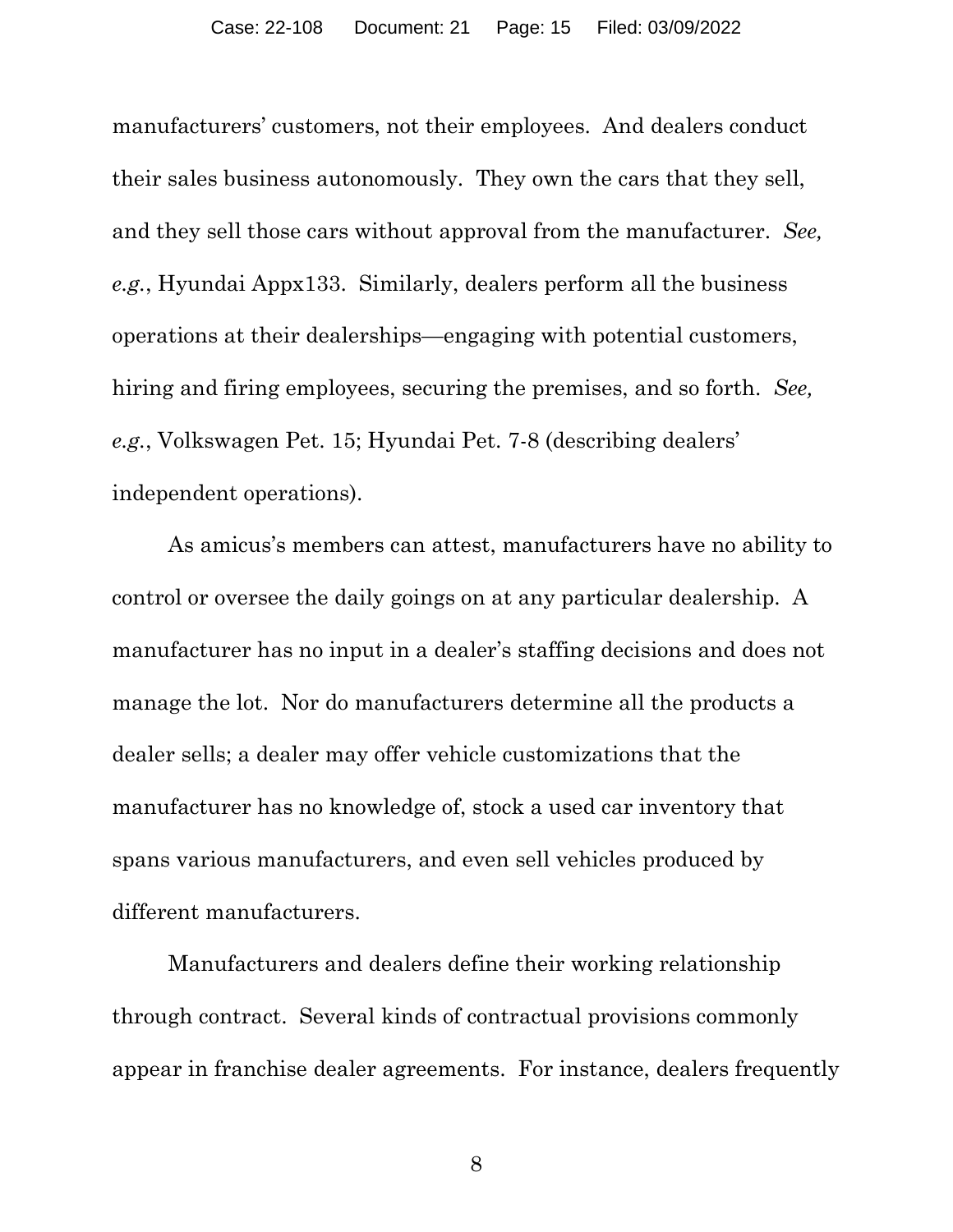agree to abide by certain quality control or brand protection measures (as franchisees in other industries frequently do, too). Manufacturers and dealers also typically agree that the franchise does not create any kind of agency relationship between the two parties.

The provisions in Volkswagen and Hyundai's agreements are representative in this regard of industry norms: "Dealer Not an Agent. Dealer will conduct all Dealer's Operations on its own behalf and for its own account. Dealer has no power or authority to act for the Manufacturer," Volkswagen Appx88; dealer has "complete authority to make all decisions on behalf of DEALER with respect to DEALER's operations," Hyundai Appx133. *See also* Volkswagen Pet. 25 & n.17; Hyundai Pet. 7-8; Hyundai Appx168.

The bright line dividing manufacturers from dealers is written into law. Direct vehicle sales to drivers involve a host of complicated issues and most state legislatures regulate those sales in some way. States like Texas expressly preclude manufacturers from directly selling vehicles to consumers, instead reserving that role for dealers: A "manufacturer or distributor" cannot "own an interest in," "operate or control," or "act in the capacity of" a "franchised dealer or dealership."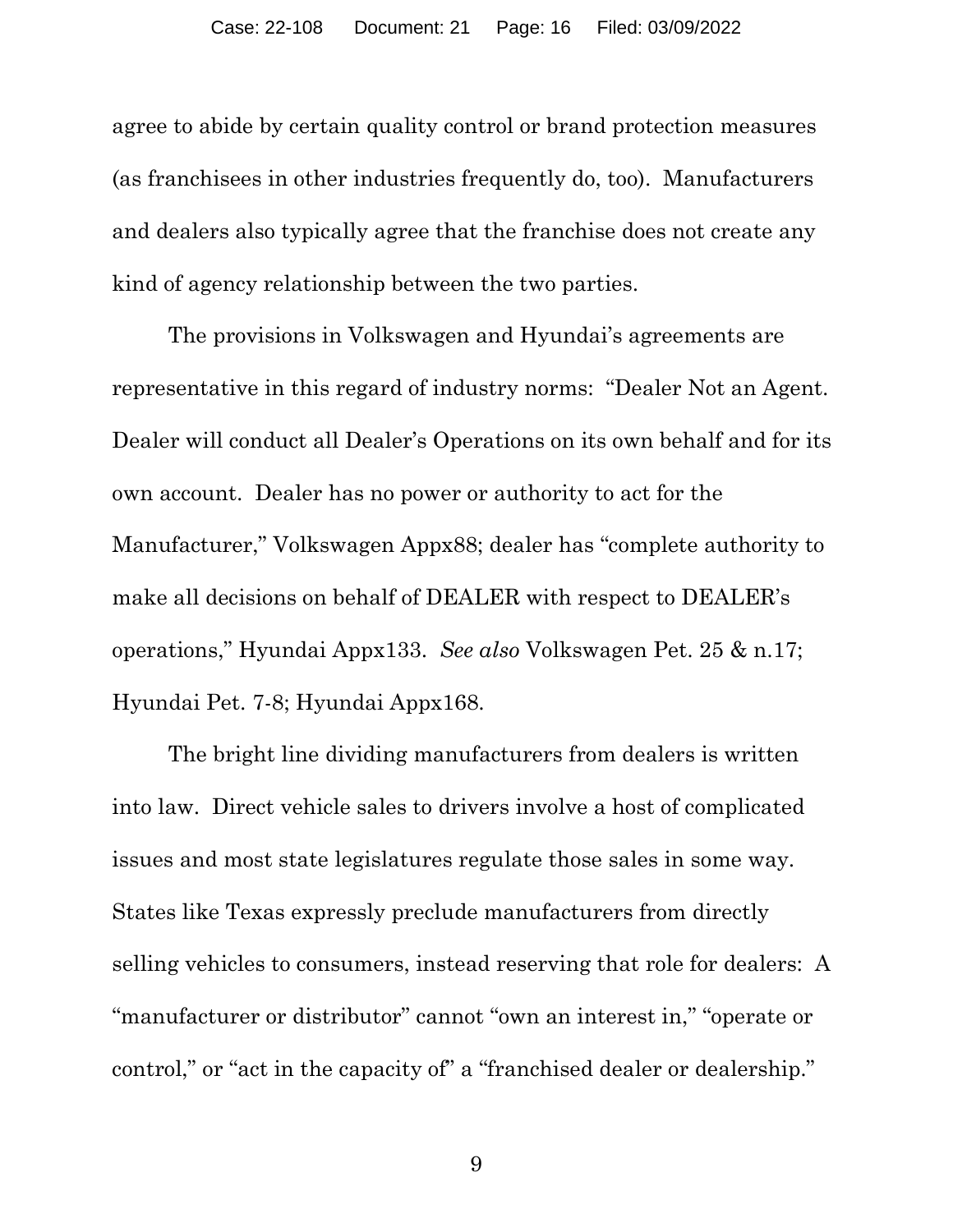Tex. Occ. Code § 2301.476(c); *see also* Tex. Occ. Code § 2301.252(a) (only a "franchised dealer" may "engage in the business of buying, selling, or exchanging new motor vehicles"). State laws also prevent manufacturers from exercising other forms of control over dealers and dealerships; in Texas, for instance, manufacturers have little ability to prevent dealers from selling competing products out of the same dealership, Tex. Occ. Code § 2301.472, and cannot "impair the ability of a franchised dealer to use the dealership property as the dealer considers appropriate," *id.* § 2301.4671. Dozens of states have similar laws that reserve direct sales for dealers and police the line between a manufacturer's and a dealer's role. *See, e.g.*, Mich. Comp. Law § 445.1574(1)(i); Ga. Code Ann. § 10-1-664.1(a). By law, as in practice, the business of manufacturers and the business of dealers are discrete.

#### **B. Independent franchise dealerships are not regular and established business places of manufacturers.**

Understood properly, the relationship between manufacturers and dealers precludes the district court's conclusion that a dealership is a "regular and established place of business … *of the defendant*" manufacturers. *Cray*, 871 F.3d at 1363 (emphasis added) (quotation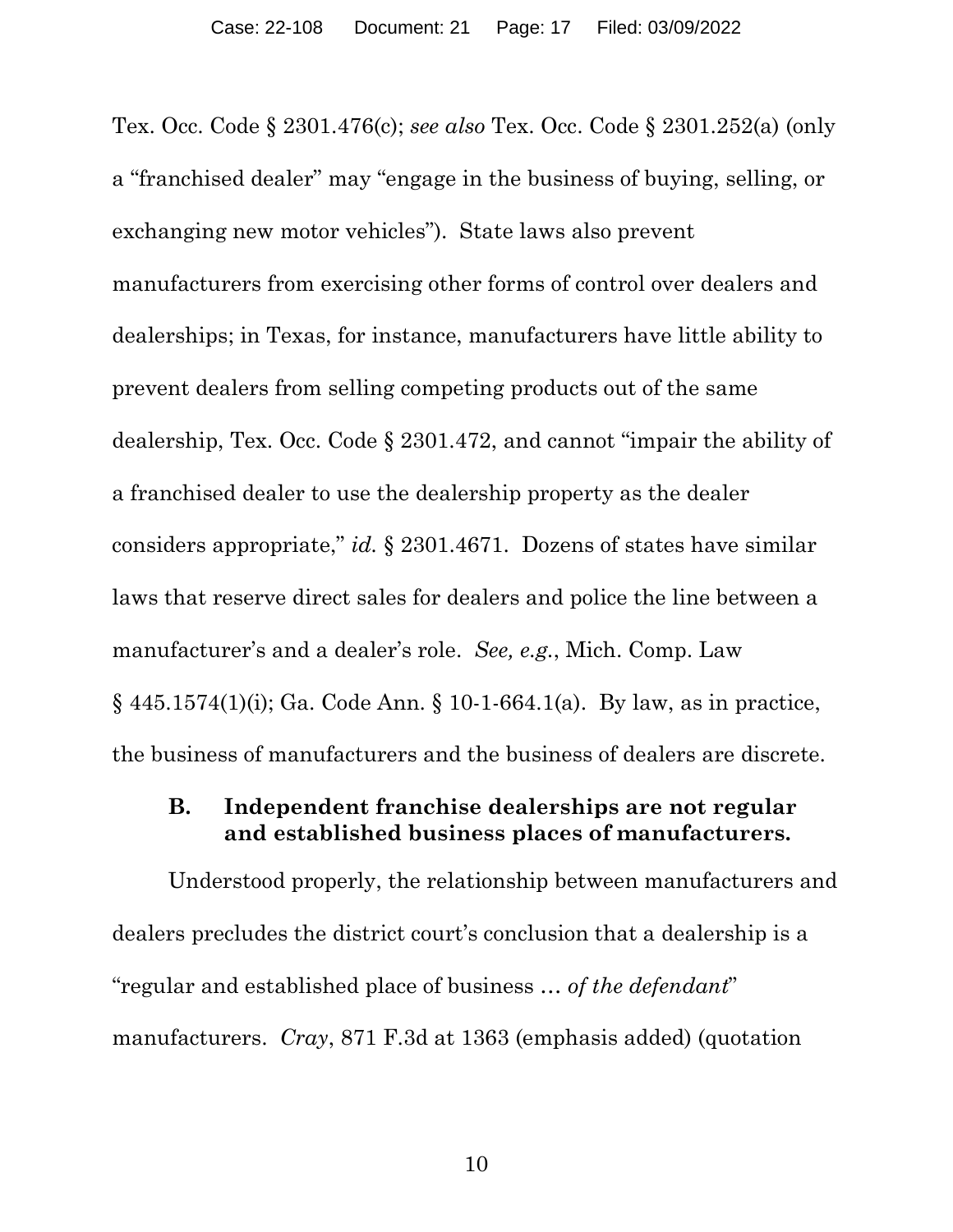marks omitted). The district court committed two errors, first on ratification and second on agency, in finding otherwise:

*First*, the district court was wrong to conclude that dealerships are the business places "of the defendant" under the third *Cray*  requirement. Volkswagen Appx4-8; Hyundai Appx391-397. Dealerships are not *manufacturers'* places of business—they are the business places of independent franchise dealers.

The "threshold inquiry when determining whether the place of business of one company can be imputed to another, related company is whether they have maintained corporate separateness." *Andra*, 6 F.4th at 1289. Respect for the corporate form is "deeply ingrained in our economic and legal systems," and courts must not collapse the distinction between two separate entities, like manufacturers and dealers, absent exceptional circumstances. *United States v. Bestfoods*, 524 U.S. 51, 61 (1998) (quotation marks omitted). Any discussion of whether a franchisee's dealership belongs to a manufacturer must begin from the foundational premise that manufacturers like Volkswagen and Hyundai are distinct entities from the dealers that sell their cars in the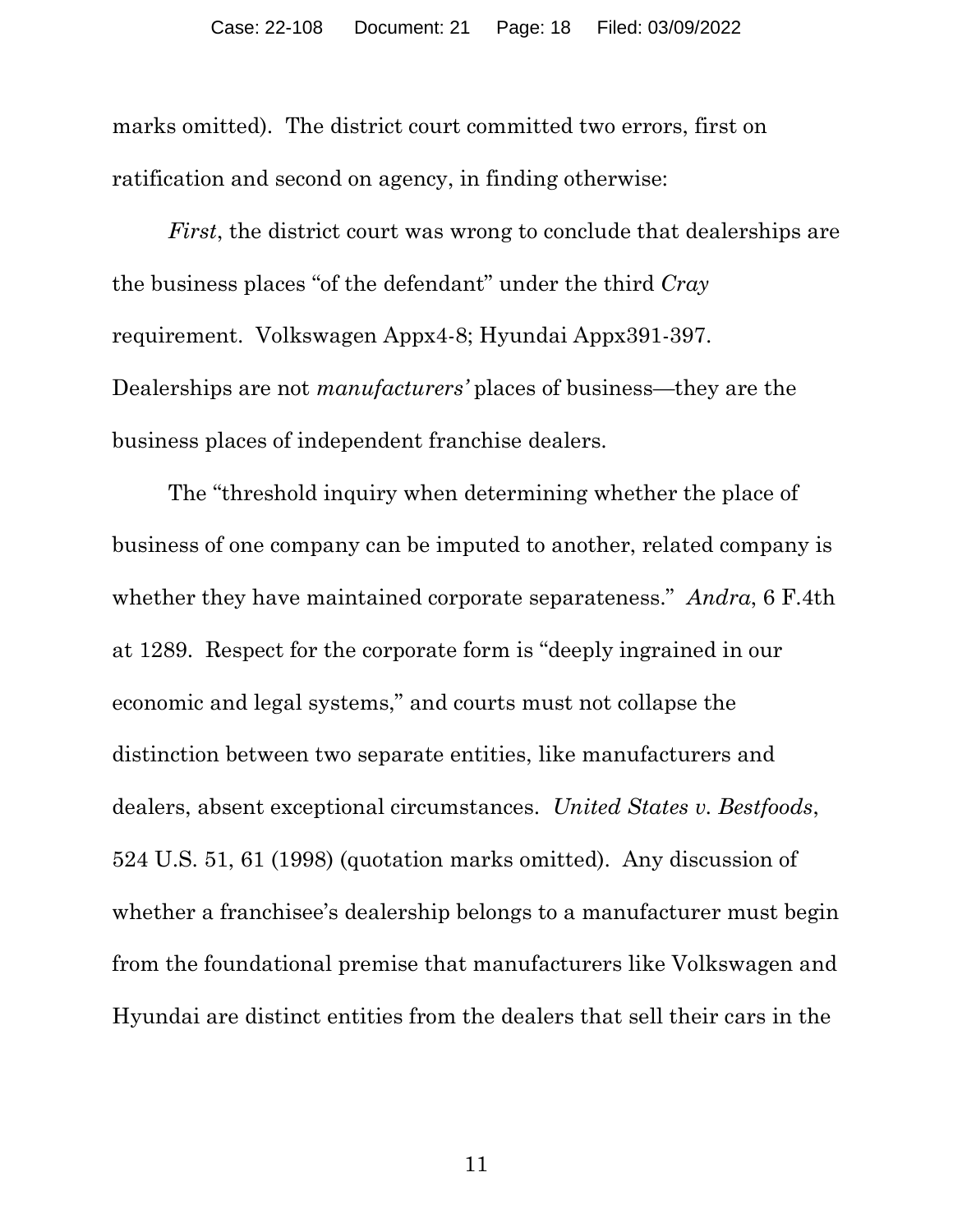district. Indeed, Texas law requires the distinction. *See* Tex. Occ. Code § 2301.476(c).

Wholly ignoring that "threshold inquiry," the district court asked only whether the manufacturers had "ratified" dealerships as their own place of business. Volkswagen Appx4-5; Hyundai Appx391-392. *Cray*  laid out four relevant considerations for ratification. Applying them illustrates just how far removed manufacturers are from dealerships:

First, manufacturers do not "own[] or lease[]" dealerships, nor do they "exercise[] other attributes of possession or control" over the physical dealership. *Cray*, 871 F.3d at 1363. Texas law limits the ability of a manufacturer to control "the dealership property," Tex. Occ. Code § 2301.4671(1); and as a practical matter, if a manufacturer's employee showed up to a dealership after hours, they wouldn't have a key to open the gate. The second consideration—"whether the defendant conditioned employment on an employee's continued residence," *id*.—does not even apply to manufacturers and dealers. Dealers are manufacturers' customers, not their employees. Third, manufacturers do not "represent[]" that dealerships are their own "place of business in the district," *id.* at 1363-64. No customer expects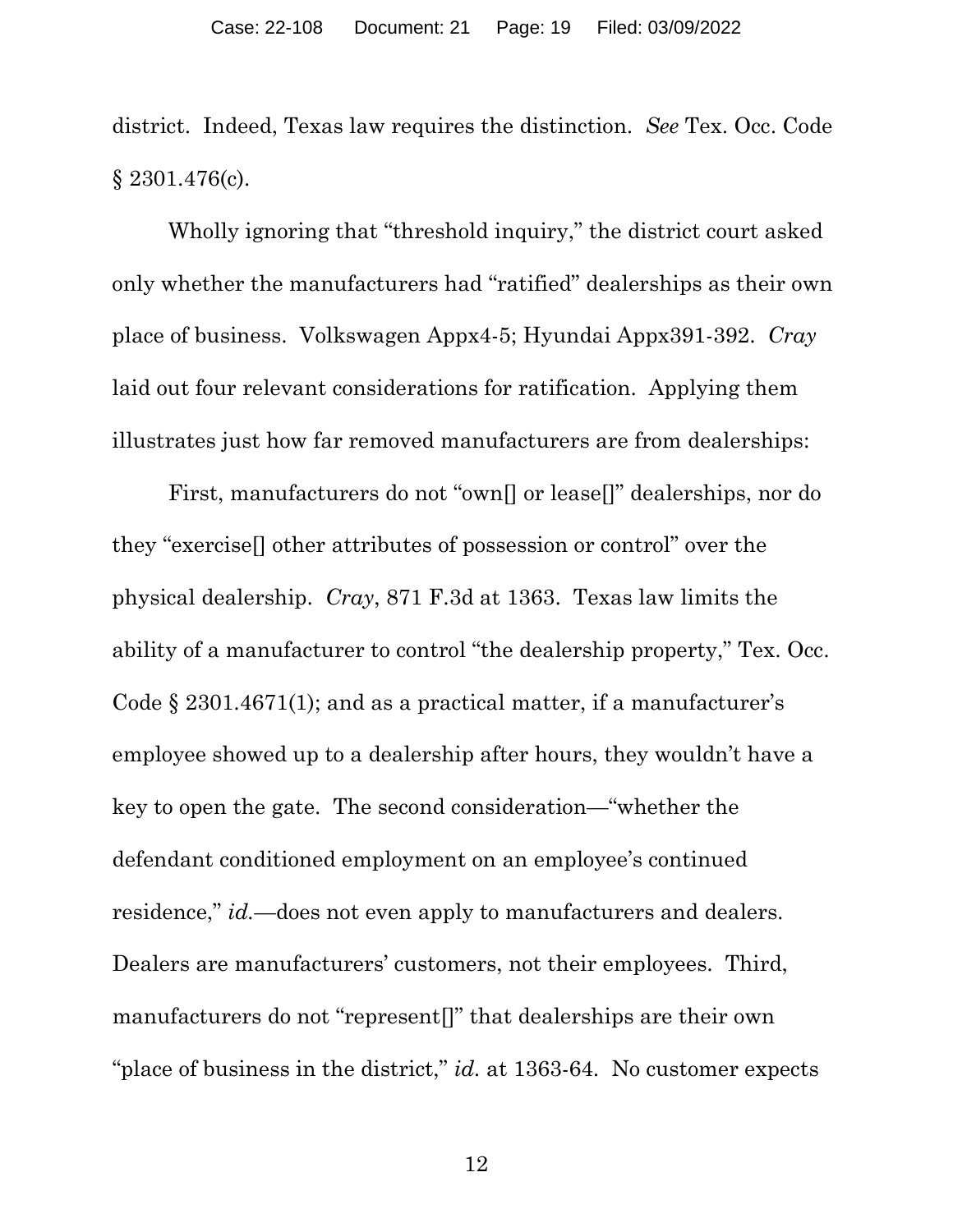to show up at a dealership and find a manufacturing plant in the back. That also speaks to the fourth consideration, "the nature and activity of the alleged place of business of the defendant in the district *in comparison with* that of other places of business of the defendant in other venues," *id.* at 1364.The places manufacturers conduct their business of producing cars are factories and offices, all outside the district.

It is thus no surprise that multiple district courts have determined venue in infringement suits against manufacturers based on dealership locations is inappropriate. *See Omega Patents, LLC v. Bayerische Motoren Weke AG*, 508 F. Supp. 3d 1336, 1342-43 & n.24 (N.D. Ga. 2020); *W. View Rsch., LLC v. BMW of N.A.*, *LLC*, No. 16-2590, 2018 WL 4367378 (S.D. Cal. Feb. 5, 2018); *see also* Volkswagen Pet. 10- 21; Hyundai Pet. 27-32.

The district court departed from that established view. Relying on one decision from the Eastern District of Texas, it found ratification based on franchise agreement provisions concerning quality control, for instance, over trademark use and premises maintenance; and based on a search feature on the manufacturers' websites that identified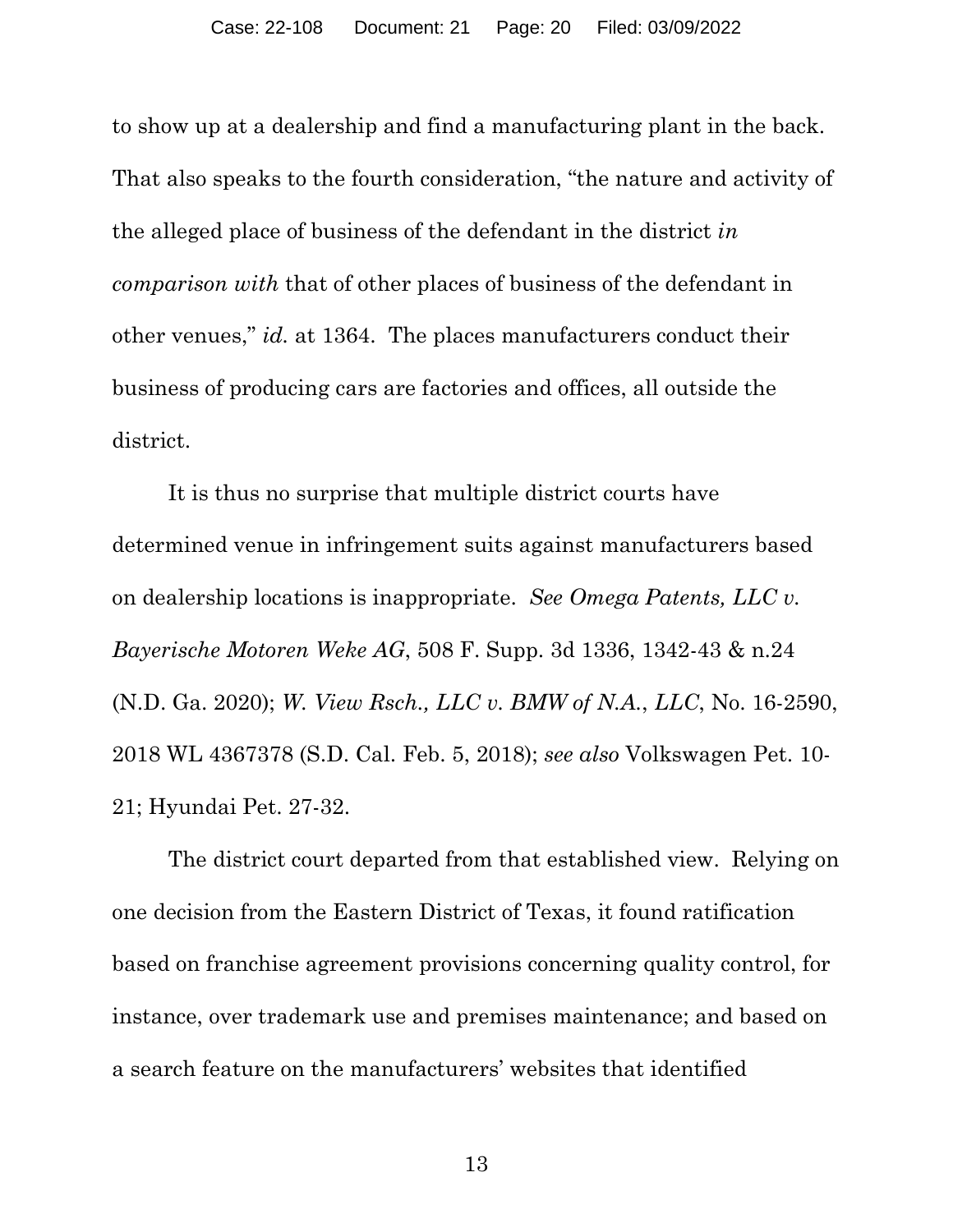dealership locations. *See* Volkswagen Appx5-8; Hyundai Appx392-396 (discussing *Blitzsafe Texas, LLC v. Bayerische Motoren Werke AG*, No. 17-cv-00418, 2018 WL 4849345 (E.D. Tex. Sept. 6, 2018), *vacated sub nom. Blitzsafe Texas, LLC v. Mitsubishi Elec. Corp.,* 2019 WL 3494359 (E.D. Tex. Aug. 1, 2019)). Precedent says otherwise. Recognizing that sharing a trademark is a common practice for cooperating businesses, many courts have concluded that it does not give rise to proper venue. *See* Volkswagen Pet. 16 n.14 (collecting cases). The district court's reasoning, moreover, is flatly inconsistent with this Court's recent *Andra* decision, as Petitioners both explain. *See* Volkswagen Pet. 13, 15-16; Hyundai Pet. 31-32. "[T]hat the entities work together in some aspects," enjoy "shared use" of a brand name, require compliance with certain measures of uniformity, and offer a "Find a Store" search on their website "does not detract from the separateness of their businesses." *Andra*, 6 F.4th at 1289-90.

*Second*, for similar reasons, the court erred in imputing dealerships to manufacturers on the theory that dealers are manufacturers' agents. Volkswagen Appx8-10; Hyundai Appx397-399. This Court explained in *Google* that a "place of business" under the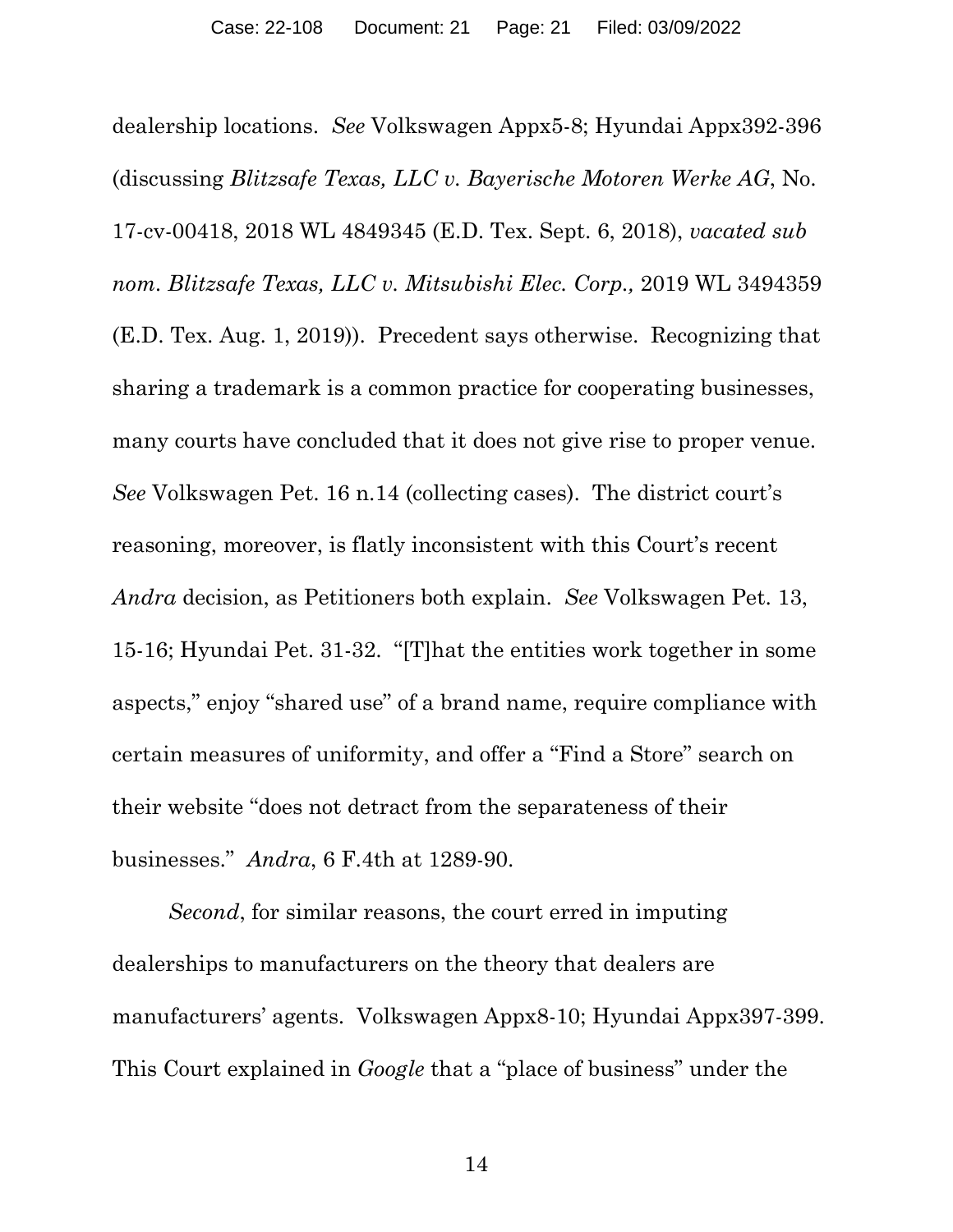second *Cray* requirement "requires the regular, physical presence of an employee or other agent of the defendant conducting the defendant's business at the alleged 'place of business.'" 949 F.3d at 1344-45. Recognizing that dealers are not manufacturers' employees, the district court determined that dealers were agents. That was error.

This Court assesses agency through a three-part test: "(1) the principal's right to direct or control the agent's actions, (2) the manifestation of consent by the principal to the agent that the agent shall act on his behalf, and (3) the consent by the agent to act." *Id.* at 1345 (quotation marks and alterations omitted). That analysis is straightforward here, where each manufacturer-dealer agreement includes a standard provision that expressly provides dealers are "not … agent[s]" for manufacturers. Volkswagen Appx88; *see* Hyundai Appx168. Those agreements speak to all three agency factors. They demonstrate that the parties have not contracted for the kind of control necessary to establish agency under the first prong and that neither party intended to establish an agency relationship under prongs two and three. The contracting parties' practices confirm this commonsense conclusion. As Petitioners explain, they cannot hire or fire any dealers'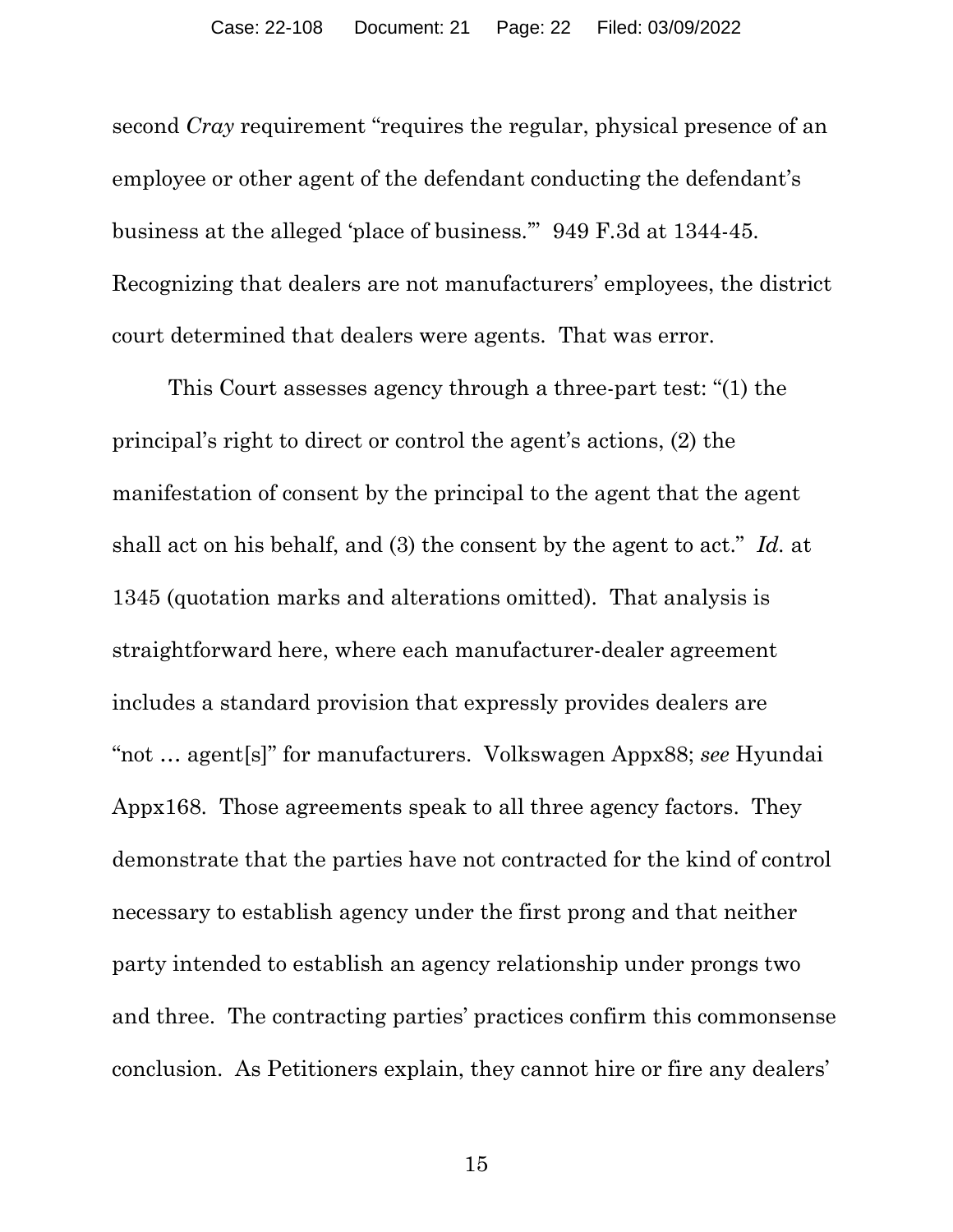employees—an "essential element of an agency relationship," *Andra*, 6 F.4th at 1289—and dealers do not act with manufacturers' authority. *See* Hyundai Pet. 7.

Relying again on the various quality control provisions in the franchise dealership agreements, the district court found the agency conditions satisfied. But again, *Andra* disposes of that reasoning: A company's "close control of its products … does not equate to 'the right to direct or control' employees at the physical … locations in the District." 6 F.4th at 1289; *see* Volkswagen Pet. 22-23; Hyundai Pet. 21- 23. The district court's determination also contradicts a wealth of precedent from across the law holding that dealers are not manufacturers' agents. *See, e.g.*, *Bushendorf v. Freightliner Corp.,* 13 F.3d 1024, 1026 (7th Cir. 1993) ("[A]n automobile dealer[,]" who "merely buys goods from manufacturers … for resale to the consuming public," is "not [the manufacturer's] agent."); Volkswagen Pet. at 23 (collecting cases holding dealers are not agents of manufacturers). The district court's reasoning suffers from yet another fatal flaw. It runs headlong into the Texas laws prohibiting manufacturers from operating or controlling dealerships and voiding any contractual agreements to the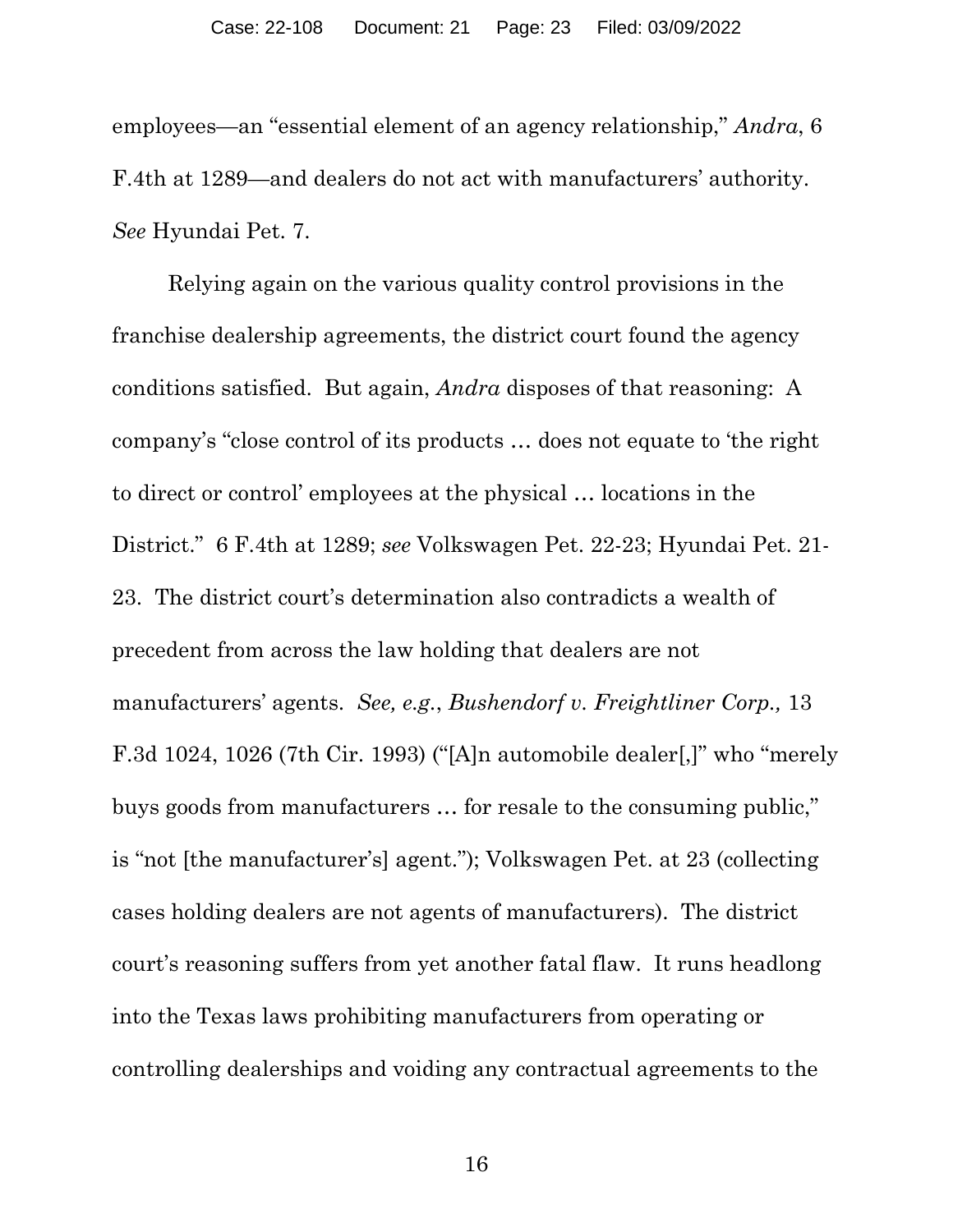contrary. Tex. Occ. Code §§ 2301.476(c), 2301.003(b); *see* Hyundai Pet. 23-24.

Neither the ratification nor agency holdings can be squared with the reality of the auto industry or governing law, and their consequence is stark: The decisions below establish nationwide venue, in direct conflict with the "narrow[]" and "limit[ed]" venue provision Congress enacted. *Cray*, 871 F.3d at 1361.

#### **II. Mandamus Is Necessary To Preserve The Narrow Scope Of The Patent Venue Statute.**

Over a century ago, Congress determined venue should be more narrowly circumscribed in patent suits than in general civil litigation. *See TC Heartland*, 137 S. Ct. at 1518-19. The "broader" general venue rule engendered "abuses" by allowing suit where only "isolated cases of infringement" occurred, so Congress "restrict[ed]" venue to districts where infringement occurs in main: those in which a defendant has a "permanent" business location. *Cray*, 871 F.3d at 1361 (quotation marks and alteration omitted). Since then, the "Supreme Court has cautioned against a broad reading of the [patent] venue statute." *Google*, 949 F.3d at 1346. It has instructed that "[t]he requirement of venue is specific and unambiguous; it is not one of those vague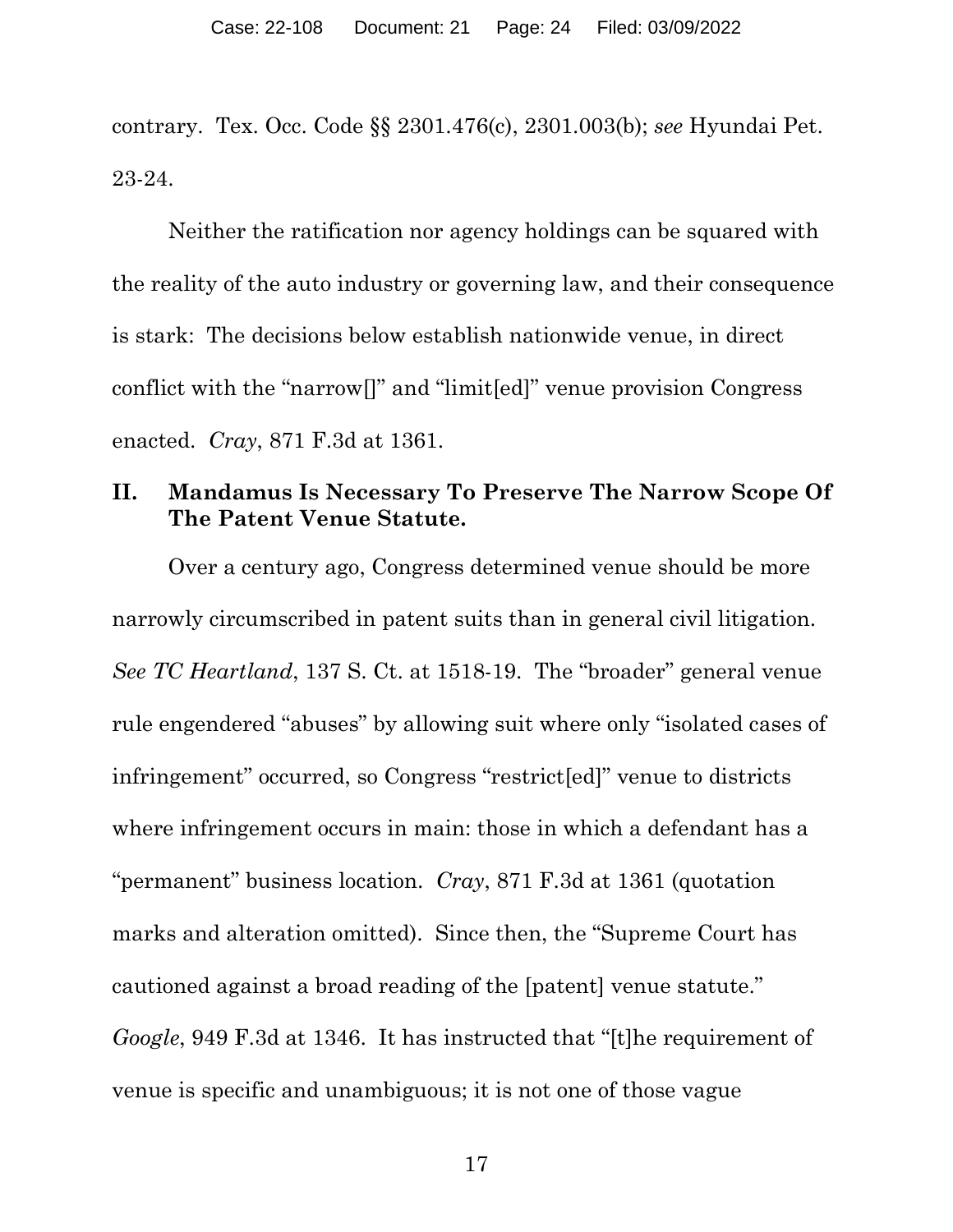principles which, in the interest of some overriding policy, is to be given a 'liberal' construction." *Schnell v. Peter Eckrich & Sons, Inc.*, 365 U.S. 260, 264 (1961) (quotation marks omitted). This Court has repeatedly issued the same warning. *See Andra*, 6 F.4th at 1287; *Google*, 949 F.3d at 1346-47; *Cray*, 871 F.3d at 1361.

The decisions below flout the well-established rule that venue in patent cases should be carefully bounded. Courts to consider venue for action against a manufacturer based on dealership locations have recognized that "[a] finding that venue is proper … would … significantly expand the scope of § 1400(b)." *Omega*, 508 F. Supp. 3d at 1343. Manufacturers dedicate great care to where they establish their places of business, setting up in select locations. But dealerships are everywhere: There are over 16,000 of them in the United States.6 For Volkswagen brands alone, approximately 650 dealerships are located across the country. Volkswagen Appx20. The district court's rule could make venue proper in any district where one of those hundreds of

<sup>6</sup> *See* NADA Data, *National Automobile Dealers Association*, https://www.nada.org/nadadata/ (last visited Nov. 3, 2021) (counting 16,658 franchised dealers in mid-2021).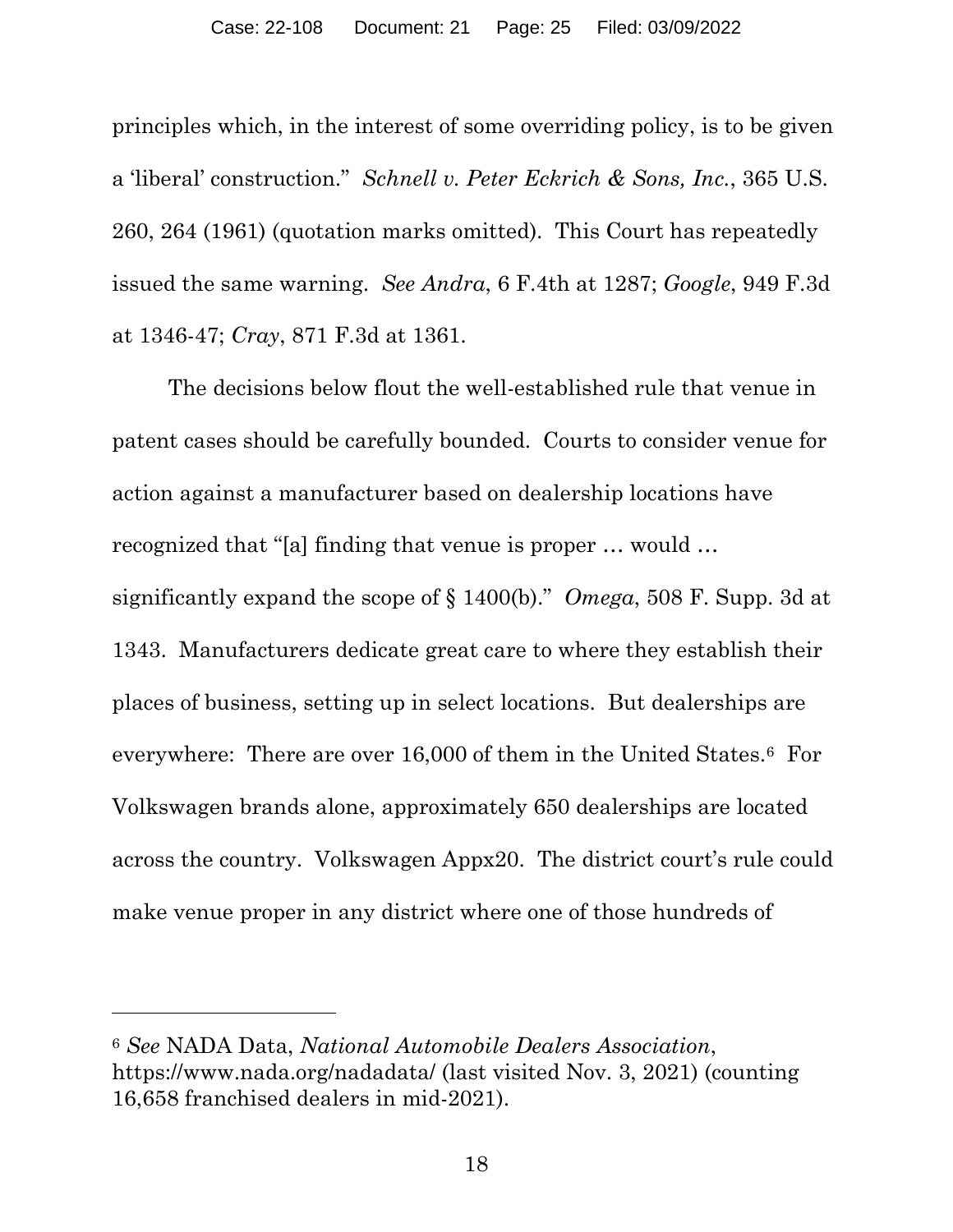dealers sells a manufacturer's cars, gutting the limits Congress enacted into the patent venue statute.

The consequences of this limitless venue rule have been immediate and severe. This Court has admonished district courts to "bear in mind the importance of relatively clear rules, where the statutory text allows, so as to minimize expenditure of resources on threshold, non-merits issues, of which venue is one." *Google*, 949 F.3d at 1347. But the decisions below issued a blank check for venue, and plaintiffs are already lining up to cash it. At least seven "threshold" venue motions based on dealership locations are currently pending in district court. *See* Volkswagen Pet. 2 n.2 (collecting cases). And the plaintiff in these cases filed suit against three additional manufacturers, claiming venue is proper based on their dealerships. *See* Hyundai Pet. 8.

On top of generating proscribed litigation burdens, the decisions below muddy the waters of the auto ecosystem. Manufacturers and dealers are distinct and separate entities. The relationships between them are the product of complex negotiations involving state law and arms-length bargaining between manufacturers and dealers. The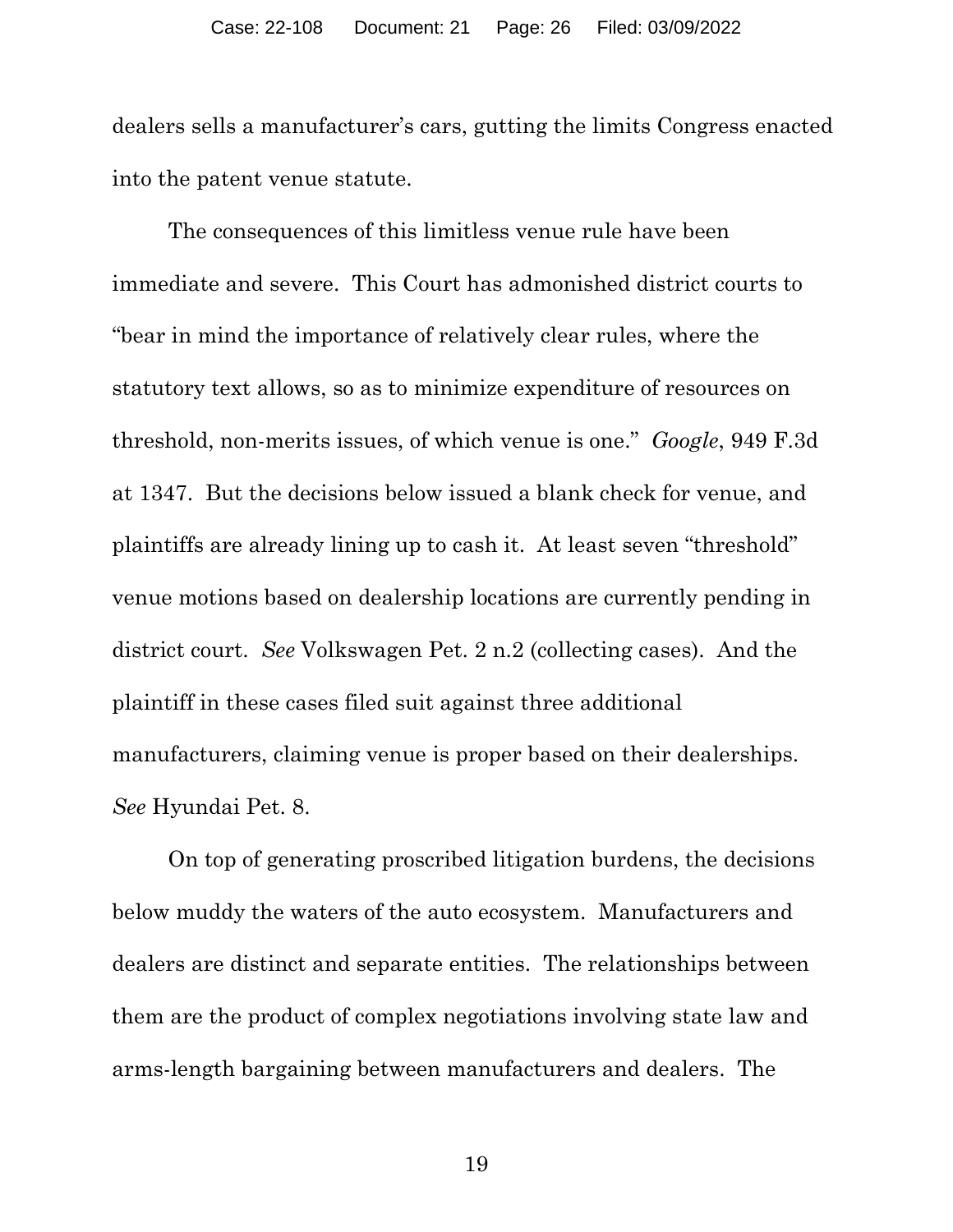district court's decision intrudes in those relationships without care. It treads on the policy of respect for the corporate form by forcing relationship between separate manufacturers and dealers. If the district court's approach is allowed to stand, every arms-length dealer franchise agreement will need to manage exposure to far-flung patent suits and do so on the complex backdrop of state laws. *See, e.g.*, Tex. Occ. Code §§ 2301.453, 2301.455 (restricting manufacturers' ability to manage exposure by closing dealerships); 2301.4671 (restricting manufacturers' ability to manage exposure by controlling dealership premises).

The decisions' effects also create uncertainty beyond the patent venue context. They cast doubt, for instance, on the patent service schema. Under 28 U.S.C. § 1694, which must be read consistently with the patent venue provision, process may be served on an "agent" at the defendant's "regular and established place of business." *See Google*, 949 F.3d at 1344-45 (quotation marks omitted). The district court's agency rulings may suggest manufacturers are susceptible to service at any one of their hundreds of affiliated dealerships. That would be completely unworkable. Beyond the patent context, the court's agency analysis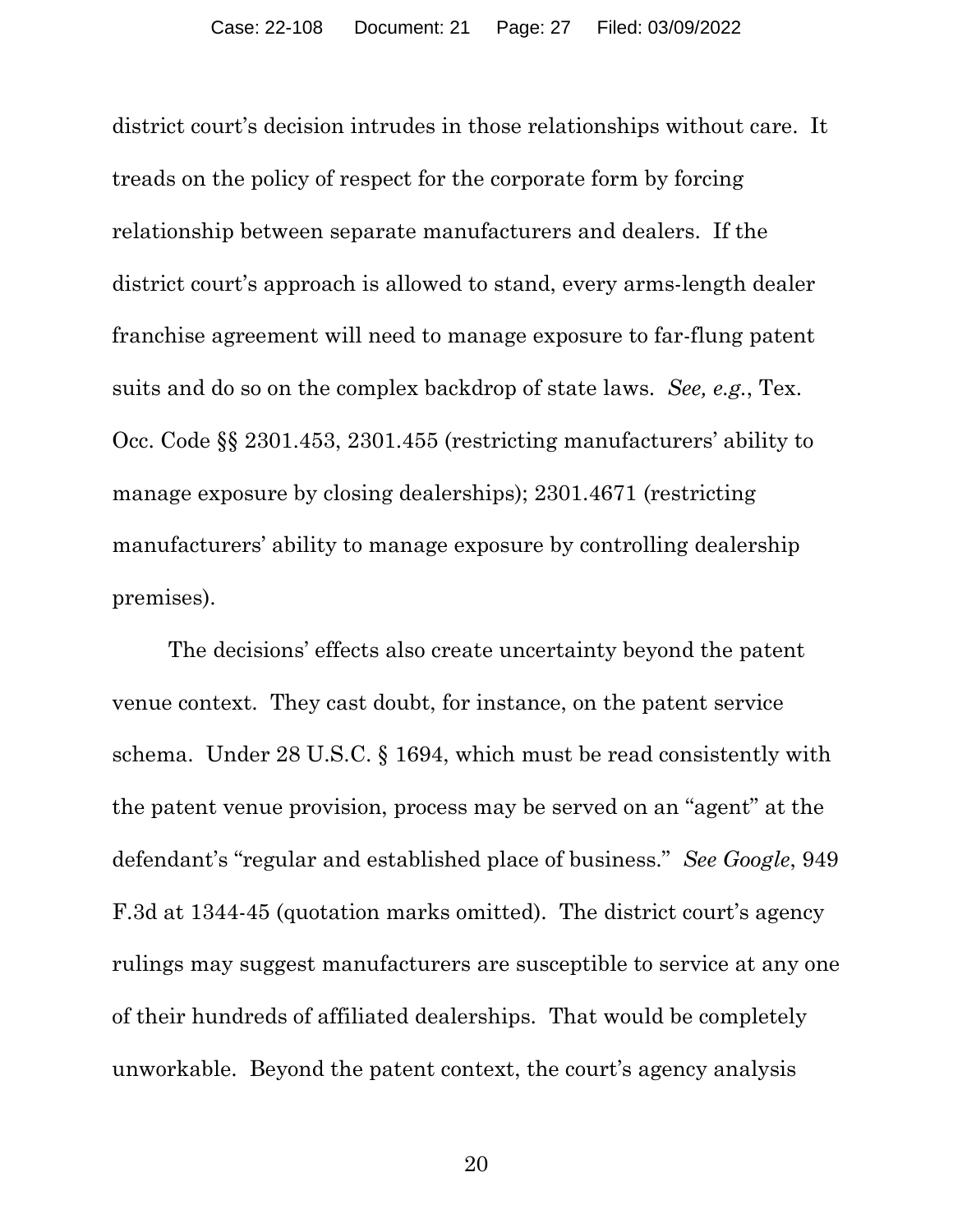could open the door to claims of liability against manufacturers for acts of dealers that they have no right or ability to control. *See* Hyundai Pet. 14.

The district court's decision exposes manufacturers to nationwide venue, disrupts the private contracts of manufacturers and dealers, interferes with state law, and throws significant uncertainty into settled processes and relationships. This Court should issue a writ of mandamus to prevent these immediate and threatening consequences.

### **CONCLUSION**

For the foregoing reasons and those set forth in both Petitions, the Court should issue a writ of mandamus vacating the decision and direct the district court to dismiss or transfer the actions.

Dated: November 5, 2021 Respectfully Submitted,

Alexandra Bursak ORRICK, HERRINGTON & SUTCLIFFE LLP 51 West 52nd Street New York, NY 10019

/s/ Mark S. Davies Mark S. Davies ORRICK, HERRINGTON & SUTCLIFFE LLP 1152 15th Street NW Washington, DC 20005 (202) 339-8400

*Counsel for Amicus Curiae*